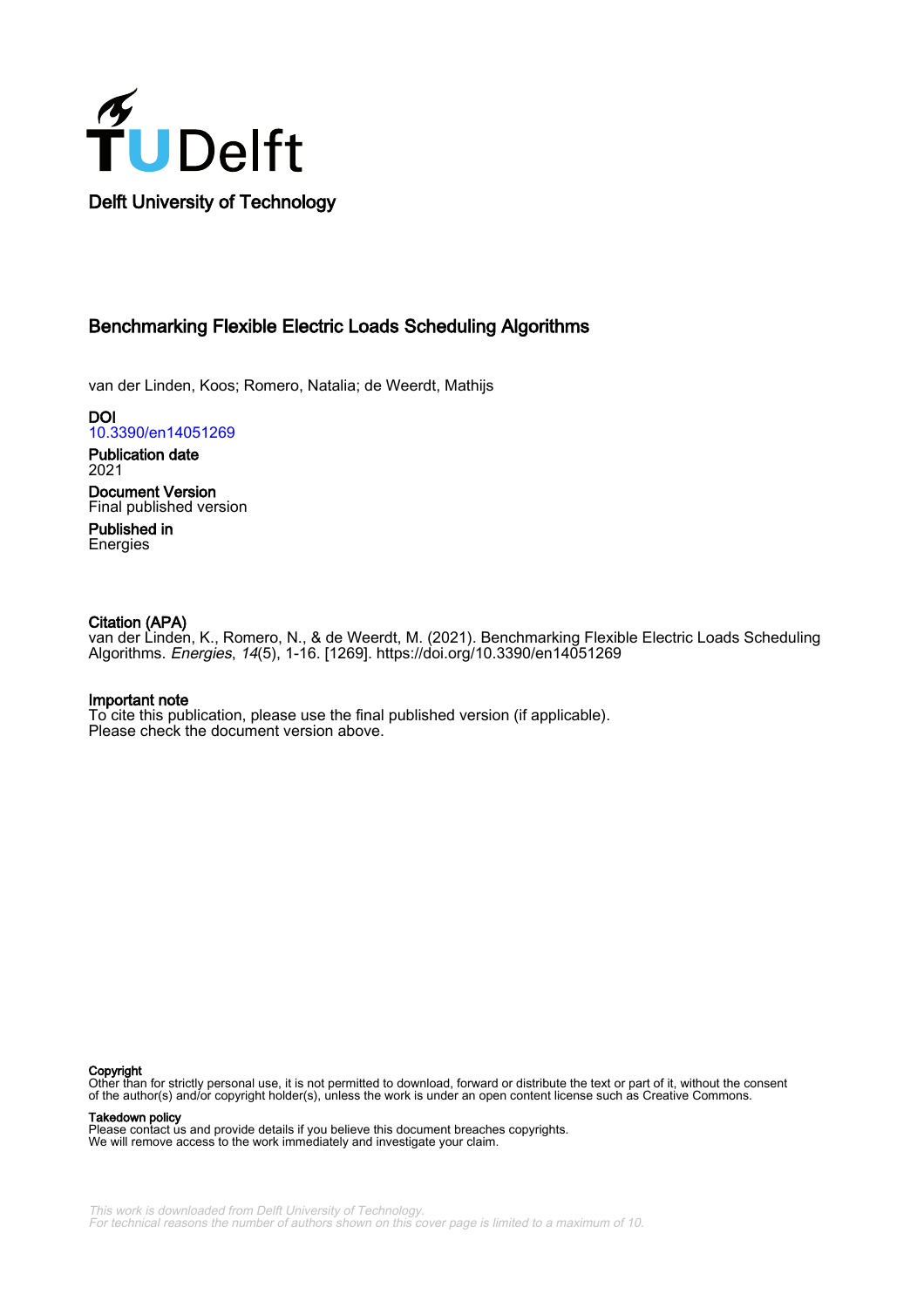



**Koos van der Linden, Natalia Romero and Mathijs M. de Weerdt [\\*](https://orcid.org/0000-0002-0470-6241)**

Faculty of Electrical Engineering, Mathematics and Computer Sciences, Delft University of Technology, Van Mourik Broekmanweg 6, 2628 XE Delft, The Netherlands; J.G.M.vanderLinden@tudelft.nl (K.v.d.L.); n.romero.lane@gmail.com (N.R.)

**\*** Correspondence: m.m.deweerdt@tudelft.nl

**Abstract:** Due to increasing numbers of intermittent and distributed generators in power systems, there is an increasing need for demand responses to maintain the balance between electricity generation and use at all times. For example, the electrification of transportation significantly adds to the amount of flexible electricity demand. Several methods have been developed to schedule such flexible energy consumption. However, an objective way of comparing these methods is lacking, especially when decisions are made based on incomplete information which is repeatedly updated. This paper presents a new benchmarking framework designed to bridge this gap. Surveys that classify flexibility planning algorithms were an input to define this benchmarking standard. The benchmarking framework can be used for different objectives and under diverse conditions faced by electricity production stakeholders interested in flexibility scheduling algorithms. Our contribution was implemented in a software toolbox providing a simulation environment that captures the evolution of look-ahead information, which enables comparing online planning and scheduling algorithms. This toolbox includes seven planning algorithms. This paper includes two case studies measuring the performances of these algorithms under uncertain market conditions. These case studies illustrate the importance of online decision making, the influence of data quality on the performance of the algorithms, the benefit of using robust and stochastic programming approaches, and the necessity of trustworthy benchmarking.

**Keywords:** flexibility; energy markets; benchmarking; online optimization; simulation

# **1. Introduction**

The integration of renewable energy is central for achieving energy security in a zero-carbon energy future [\[1\]](#page-14-0). Furthermore, electrifying a significant part of transportation brings further economic and environmental benefits. Most renewable energy sources are intermittent. Thus, maximizing their use requires different operation and planning strategies to those traditionally used for controllable generators. Exploiting the flexibility in demand, in particular, by flexibly charging batteries of electric vehicles, is a viable strategy for coping with the additional uncertainty [\[2\]](#page-14-1).

The scientific community has been responsive to this by developing a broad spectrum of algorithms with which to design effective incentive programs, commonly known as demand response (DR) programs. Over 70 publications of demand-side management were reviewed in [\[3\]](#page-14-2) to establish a general framework for such approaches; the authors analyzed whether users made selfish or cooperative decisions; the problem is solved with deterministic or stochastic methods, and the algorithms are offline versus online. Deng et al. summarized the objectives and issues in DR programs [\[4\]](#page-14-3), and Mukherjee and Gupta the control type considered in smart scheduling algorithms [\[5\]](#page-14-4). One of the most extensive categorizations of DR programs and algorithms was published in [\[6\]](#page-14-5); it accounts for over 200 publications.

With so many options, power sector stakeholders need tools to compare methods and identify the method that suits their objectives the best. Unfortunately, only a small number



**Citation:** van der Linden, K.; Romero, N.; de Weerdt, M.M. Benchmarking Flexible Electric Load Scheduling Algorithms. *Energies* **2021**, *14*, 1269. [https://doi.org/](https://doi.org/10.3390/en14051269) [10.3390/en14051269](https://doi.org/10.3390/en14051269)

Academic Editor: Andrey V. Savkin

Received: 28 December 2020 Accepted: 19 February 2021 Published: 25 February 2021

**Publisher's Note:** MDPI stays neutral with regard to jurisdictional claims in published maps and institutional affiliations.



**Copyright:** © 2021 by the authors. Licensee MDPI, Basel, Switzerland. This article is an open access article distributed under the terms and conditions of the Creative Commons Attribution (CC BY) license (https:/[/](https://creativecommons.org/licenses/by/4.0/) [creativecommons.org/licenses/by/](https://creativecommons.org/licenses/by/4.0/)  $4.0/$ ).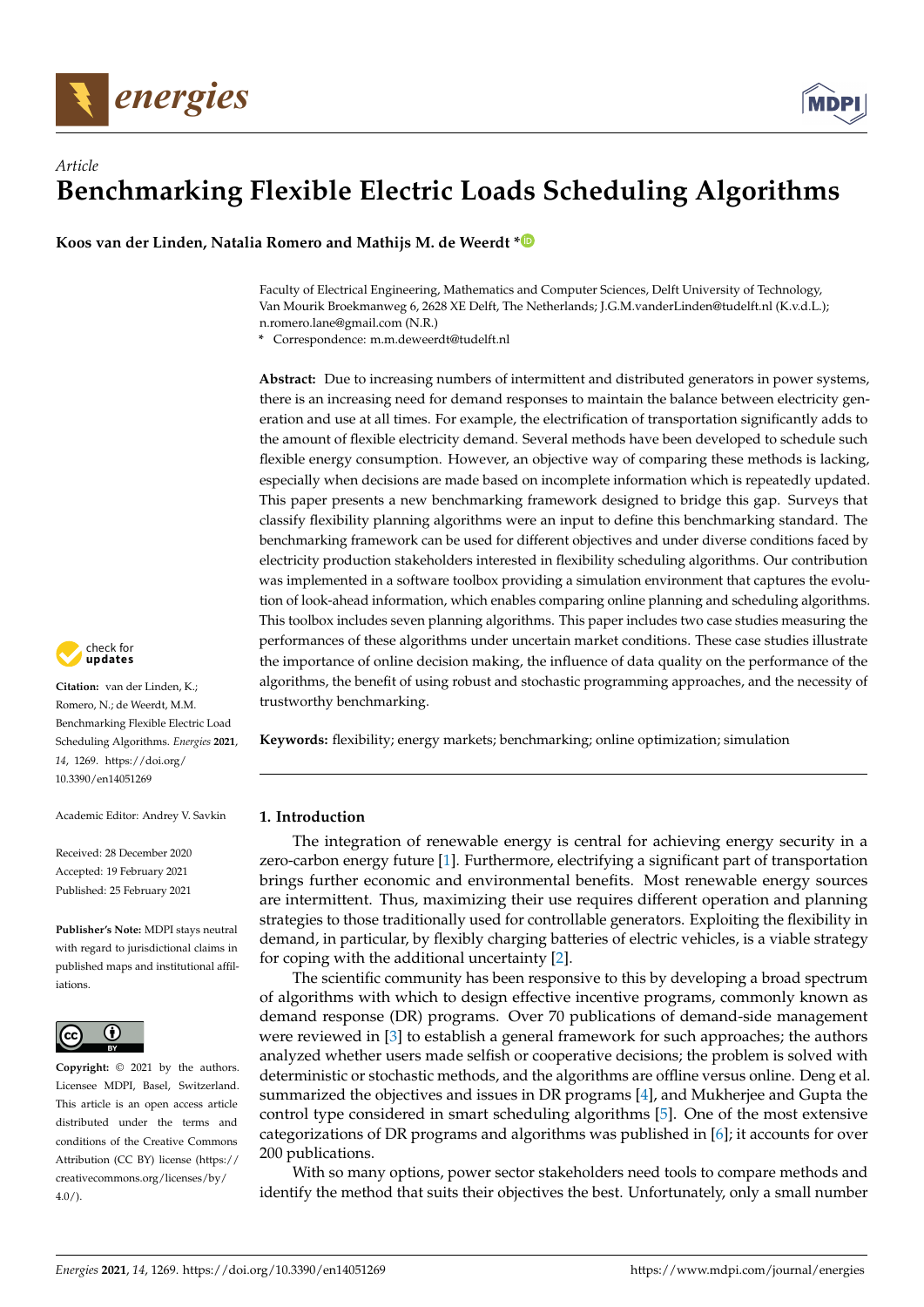of publications focus on benchmarking existing methods or comparing new contributions to established ones. In [\[7\]](#page-14-6), a new approach that uses hierarchical control was compared to algorithms assuming central control, which are known for finding system-wide optimal solutions. Four models to maximize the value of flexible resources were proposed and compared in [\[8\]](#page-14-7).

The challenge of assessing strategies increases when stakeholders consider real-time decisions, which require online algorithms that update decisions based on new information. Simulations allow evaluating the performances of such online algorithms based on multiple criteria. Furthermore, simulations can help with developing better online optimization algorithms for complex dynamic problems [\[9\]](#page-14-8).

#### *1.1. Related Work*

A broad spectrum of tools and simulators have been developed to address the upcoming challenges in the power sector. Conolly et al. reviewed computer tools that supported decisions relevant to the integration of renewable energy [\[10\]](#page-14-9). This survey aimed to inform decision-makers about the best tool to use for their specific situations. Tools were classified into categories: simulation, scenario, equilibrium-tool, top-down, bottom-up, operation optimization, and investment. None of these classifications focuses on assessing the strategies or algorithms used for scheduling loads.

Soares et al. classified simulation tools in the electricity market, and micro-grid and smart grid simulators [\[11\]](#page-14-10). Energy market simulators model the energy market as a series of interactions between different stakeholders negotiating electricity contracts. Some examples are: the Simulator for Electric Power Industry Agents (SEPIA) [\[12\]](#page-15-0), Powerweb, which includes both a market model and a grid model [\[13\]](#page-15-1), the Short-medium Run Electricity Market Simulator (SREMS) based on game theory [\[14\]](#page-15-2), the Electricity Markets Complex Adaptive System (EMCAS) [\[15\]](#page-15-3), the AMES, a wholesale power market test bed [\[16\]](#page-15-4), the advanced energy systems analysis model, EnergyPLAN [\[17\]](#page-15-5), and the Multi-agent Simulator of Competitive Electricity Markets (MASCEM) [\[18\]](#page-15-6). Many of these energy market simulators are very powerful and include agent models that can learn from their actions. For example, ALBids is a decision support tool for agents negotiating in the energy market [\[19\]](#page-15-7). It includes different strategies already introduced in the literature. These strategies can be used by agents in MASCEM and compared considering different market environments.

Seventy-five modeling tools to analyze energy systems were studied by Ringkjøb et al. [\[20\]](#page-15-8). Similarly to [\[10\]](#page-14-9), this more recent study highlights that energy computer tools are designed to answer specific questions. Among the tools included, the Distributed Energy Resources Customer Adoption Model Plus (DER-CAM+) has an objective relevance to our work [\[21\]](#page-15-9). This tool classifies loads based on their fuel or end-use type. It integrates a power grid model with market data to represent energy and reserve markets. Selecting the best strategy for distributed loads considering the market participation and grid constraints is one of its main objectives.

The tools studied in these surveys have many applications, but they are mostly based on deterministic models [\[20\]](#page-15-8). Furthermore, when agents can consider alternative strategies, these are predetermined or derived from the learning algorithms dependent on the market simulation [\[22\]](#page-15-10). Of the tools studied, ALBids and DER-CAM+ aim to find an optimal strategy for parties with distributed and flexible loads participating in energy markets. However, these tools include this capability among an array of options, which hinders their use for studying the effects of different factors (under controlled settings) on algorithms for scheduling decisions. What is missing in the literature is an objective way to evaluate different algorithms that support scheduling and trading flexible loads in multiple electricity markets in an online context where more information becomes available over time.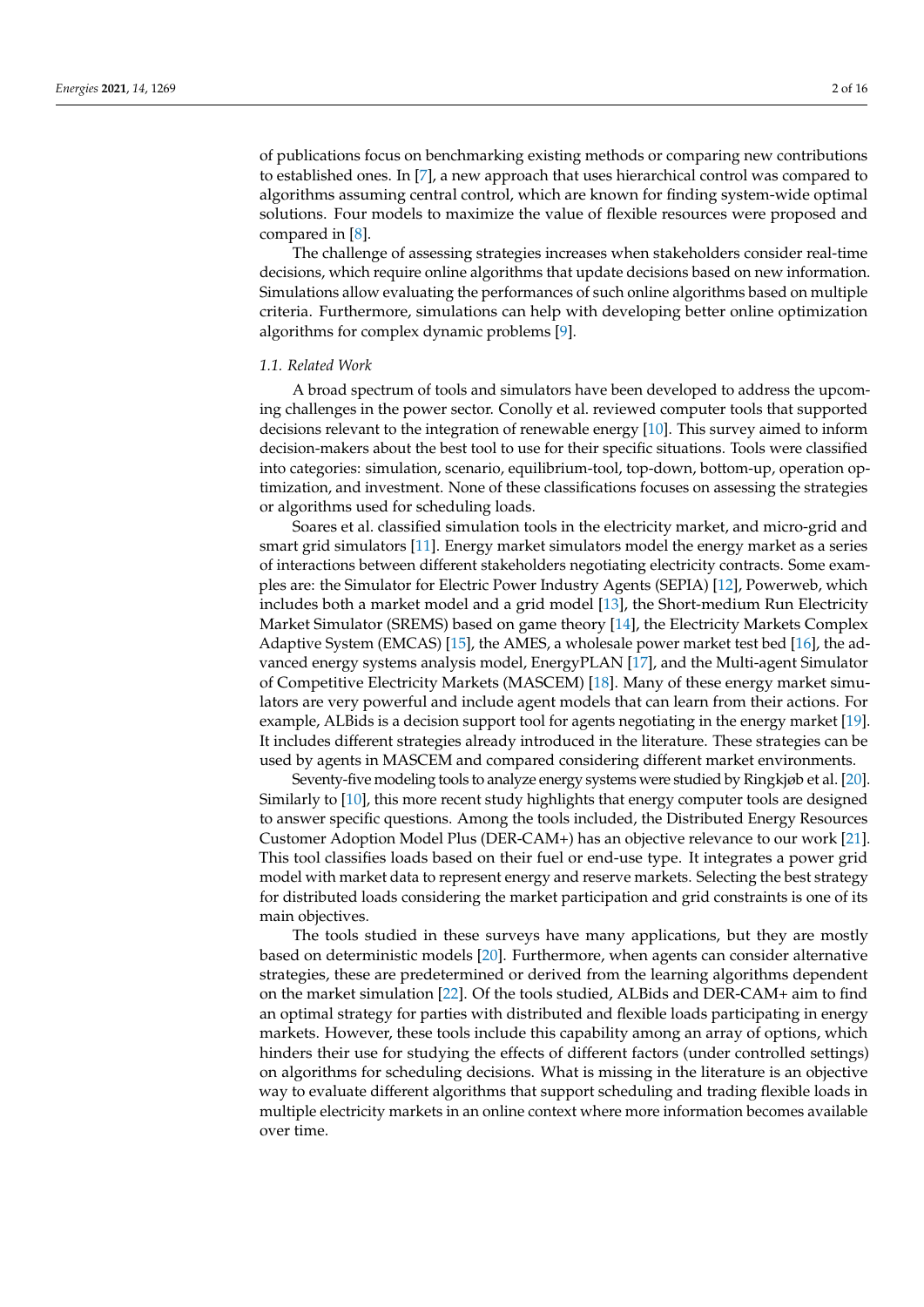# *1.2. Contributions*

This work presents a conceptual framework with which to benchmark offline and online algorithms for scheduling flexible energy loads, for instance, for charging the batteries of electric vehicles (EVs). This framework is implemented by a simulator and is available together with implementations of a number of state-of-the art algorithms, open-source, in a toolbox called B-FELSA [\[23\]](#page-15-11). B-FELSA addresses the absence of a comparison methodology and simulation environment for algorithms that optimally schedule flexible loads. The toolbox includes a simulator which allows for comparing different algorithms, checking for reproducibility of observed behavior, and performing sensitivity analysis to input parameters. Specifically, it allows for comparing algorithms in an uncertain environment that changes over time by providing repeatedly updated look-ahead information.

This benchmarking framework was designed from the perspective of a consumer with flexible demands (or a stakeholder acting on his/her behalf) who wants to minimize total costs considering market incentives for load shifting. It covers shiftable and energybased electric devices and accounts for the uncertainty associated with market incentives. This agent is a price-taker. The uncertainty in the different markets is simulated through scenarios of prices and settlement decisions. The toolbox has been used in one earlier publication to compare methods that schedule flexible loads for trading in electricity markets with a shared market participation constraint [\[24\]](#page-15-12). To illustrate the use of this framework, straightforward and advanced heuristics, deterministic optimization, and stochastic approaches were tested in a realistic scenario comparable to the Dutch energy market, and in an artificial scenario in which the quality of the data could be controlled.

In summary, the contributions of this work include: (1) the framework itself, i.e., a verification method for online methods in uncertain information environments, implemented in a simulation environment which offers tools for calibration and validation tasks, making it an effective benchmarking tool [\[25\]](#page-15-13); (2) representations of different market models and relevant data sources for EV charging demand and market prices; (3) implementations of seven solution methods, including simple and fast heuristics and state-of-the-art stochastic algorithms; and (4) two case studies to illustrate the potential of the framework for comparing different methods and analyzing the effect of new (better) information.

The rest of this paper is organized as follows: Section [2](#page-3-0) describes and motivates the scheduling context of the benchmark. Section [3](#page-4-0) describes the framework and how it addresses the challenge of benchmarking online algorithms. This includes descriptions of the planning algorithms that are evaluated. Section [4](#page-8-0) presents two case studies and discusses the results. Section [5](#page-12-0) concludes this article.

# <span id="page-3-0"></span>**2. Load Scheduling Context**

Transmission system operators (TSOs) and distribution system operators (DSOs) around the world have identified the benefits of using DR programs to prevent congestion or ensuring balance of supply and demand. This has led to large numbers of different programs, tariffs, and market designs that are employed to elicit the flexibility in loads from mainly residential customers, commercial customers, or both. First we explain and motivate which DR context we have chosen for the benchmarking of load scheduling algorithms, and then we give the type of flexible load that is represented.

#### *2.1. Demand Response Programs*

As described in the surveys on demand side management and demand response [\[3](#page-14-2)[,4,](#page-14-3)[6\]](#page-14-5), DR programs include centralized and decentralized control; advanced tariffs such as time of use, critical peak, real-time pricing, and tier tariffs; and short-term electricity markets.

Considering current practice, the short-term electricity and ancillary services markets seem to be the preferred way of trading flexible demand. The most common of these markets consists of a two-sided auction where parties trade energy supply and demand in hourly or block intervals called program time units (PTUs) [\[26\]](#page-15-14), and typically start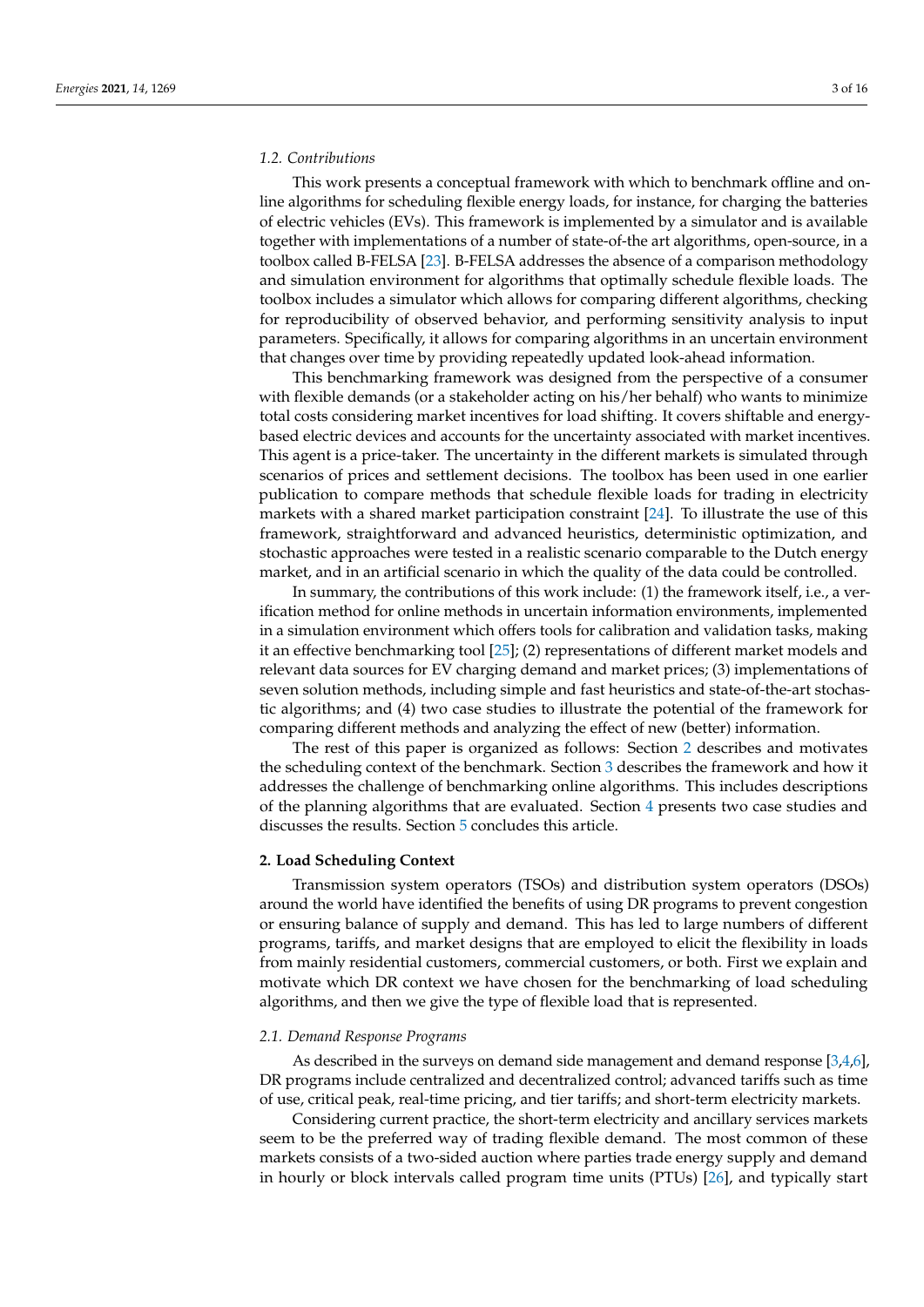about half a day before the day of delivery. Such an auction is known as the day-ahead (DA) market.

Some countries have market designs that allow trading between stakeholders closer to the time of delivery. These markets are known as intraday markets in European countries. They facilitate trading continuously, or sometimes in discrete slots, after closure of the DA market. A similar environment is known as the adjustments market by the Electric Reliability Council of Texas (ERCOT).

Parallel to DA and intraday markets, many TSOs use (voluntary) ancillary services to maintain grid stability. Trading parties can make bids to offer reserves supporting regulation up or down. Regulation up occurs in any instance when the demand exceeds the supply. The opposite case is known as regulation down. The deadline to place bids for offering ancillary services varies across countries, and conditions are typically different for offering voluntary or contracted services. A bid typically consists of both a volume and a price, possibly different for each PTU. Offering ancillary services is equivalent to a demand bidding and buyback DR program, but with the option of also increasing consumption.

After energy delivery, differences between actual energy use and the DA commitment are settled by paying an imbalance price to the TSO. This is called the imbalance market.

In the benchmark we consider participation in the DA, imbalance, and reserve markets. Intraday participation is not included but could be developed using the same logic used for online decisions in the imbalance market.

#### *2.2. Type of Load and Its Flexibility*

Electric devices in the grid can be classified in fixed, shiftable, and elastic energy-based or comfort-based [\[3\]](#page-14-2). Shiftable devices have a fixed load profile that can only move in time. Energy-based elastic devices must consume a fixed amount of electricity within a given window; and comfort-based elastic devices have flexible profiles only constrained by a comfort level target, e.g., temperature control systems such as heat pumps [\[3\]](#page-14-2). Furthermore, devices with energy storage capacity can offer unidirectional or bidirectional services (when devices can sell energy to the system) [\[5\]](#page-14-4).

The analysis presented here is on elastic devices, as these are more flexible than shiftable devices and also present a more interesting scheduling problem. In particular, we focused on electric vehicle (EV) charging. EVs have relatively high flexibility and capacity, and this makes them good candidates for providing DR. In fact, EVs form one of the most important sources for flexibility related to transportation electrification. They behave similarly to other energy-based elastic devices such as a pool pumps or even a pumping station. Moreover, when we allow (unmet) demand violations, as some models do (four out of seven included in this work), EV charging can also represent comfort-based elastic devices such as heat pumps.

The resulting scheduling problem is computationally challenging under conditions such as a shared constraint on multiple loads with already complete information [\[27\]](#page-15-15). It is therefore relevant to benchmark methods not only regarding the costs/benefits and unmet demands of the resulting trading decisions, but also their computational performances (i.e., runtime of the algorithm). The most challenging, however, is to compare how the different methods deal with the uncertainty (e.g., regarding prices) and the information regarding this that becomes available over time.

## <span id="page-4-0"></span>**3. Overview of B-FELSA**

The previous section highlights the broadness of the scope of the DR program context. The large variety in the problem's context has resulted in a large number of solution methods. This also makes comparing and benchmarking solution methods a hard task. B-FELSA is designed to deal with this complexity.

B-FELSA has a modular design, which makes it a flexible platform for testing, comparing, and designing new algorithms in various market design settings. The modules are grouped based on the steps followed for evaluating algorithms. The first phase, i.e., the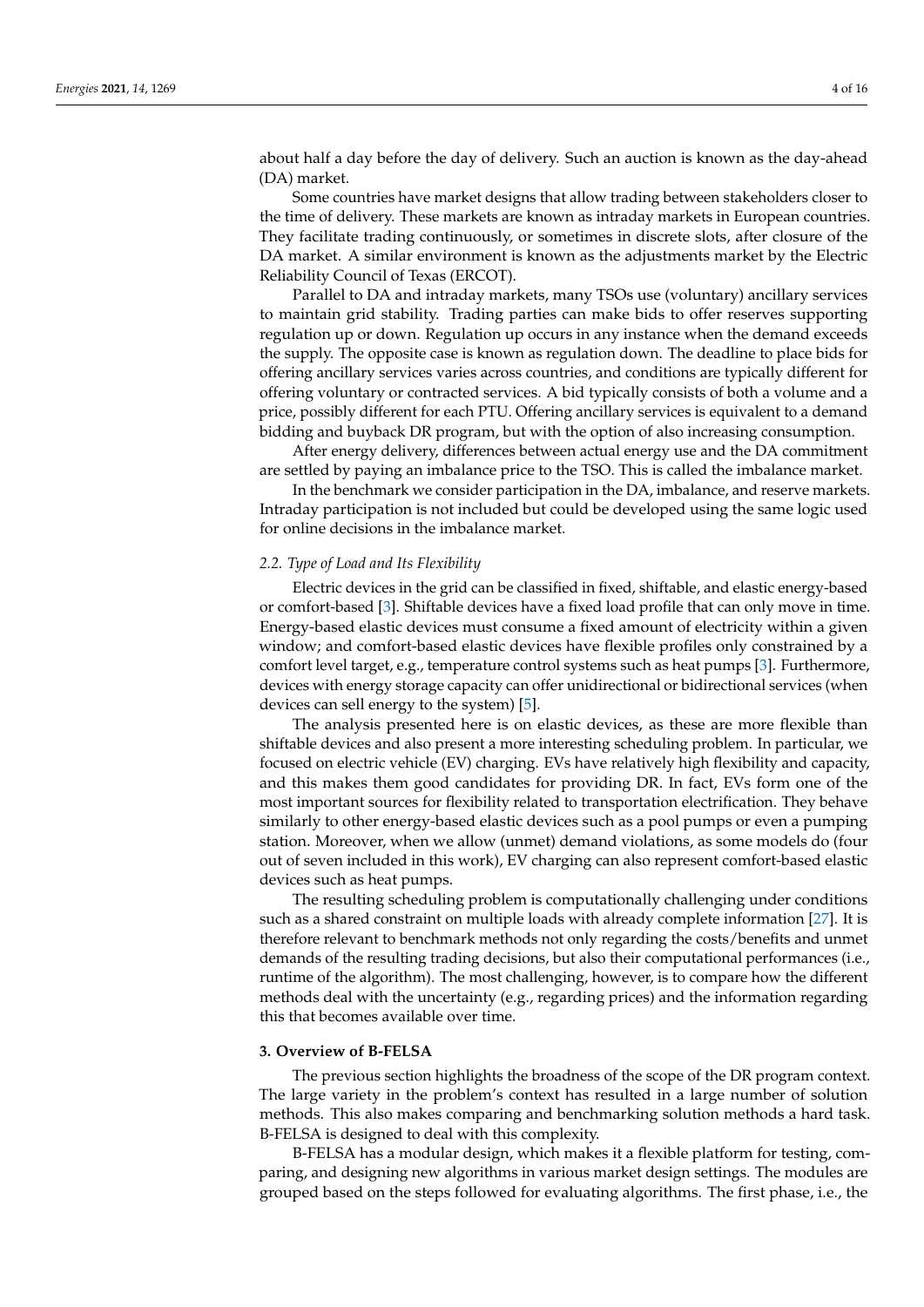input phase, is managed by the data provider. The data provider uses the flexible load and market environment modules to configure the input data. The next two phases and modules are critical for benchmarking algorithms. They use the market simulation environment to optimize scheduling decisions and measure the outcomes of those decisions. The modules are named solution method and evaluator, respectively. Table [1](#page-5-0) contains an overview of the modules of B-FELSA and Figure [1](#page-5-1) illustrates the structure of B-FELSA. We have made B-FELSA open-source, and it can be obtained at [\[23\]](#page-15-11).

<span id="page-5-0"></span>**Table 1.** An overview of the modules of B-FELSA and the included alternatives/parameters which can currently be used.

| Module             | <b>Short Description</b>                                                                                                            | <b>Included Alternatives</b>                                                                                             |
|--------------------|-------------------------------------------------------------------------------------------------------------------------------------|--------------------------------------------------------------------------------------------------------------------------|
| Data provider      | Generates the data for the evaluation and<br>scenario data for the predictions, based on<br>the configuration and the market model. | Historic data (from Dutch or ERCOT<br>market); generated from market model<br>(ARMAX).                                   |
| Flexible load      | Models the behavior of a flexible load                                                                                              | Charging EVs                                                                                                             |
| Market model       | Models the behavior and rules of the<br>electricity market                                                                          | Day-ahead, reserves, Dutch market rules,<br>ERCOT market rules, V2G, variable PTU<br>length, reserve commitment deadline |
| Solution<br>method | Solves the problem                                                                                                                  | Heuristics; stochastic programming (one<br>stage and two stage); deterministic<br>solution; quantity-only.               |
| Evaluator          | Evaluates the solution based on the problem<br>set-up and market model                                                              | Runtime, costs, unmet demand and<br>exceeded battery capacity.                                                           |

<span id="page-5-1"></span>

**Figure 1.** The interactive flow between the simulation and the solution method. The data provider generates a real scenario, which is then used in the simulation. The solution method makes day-ahead (DA) purchases based on DA price data. The simulation then proceeds step by step through every time step, providing the solution method with updated information from the data provider and receiving new decisions from the solution method.

Each of these modules is discussed in a separate section below.

# *3.1. Data Provider*

The input data consist of the loads, market, model, and simulator configuration. The market data include DA market prices, the regulation price, and ancillary service usage. Additional data include information such as grid constraints, and parameters defined by the user to model the uncertainty and its evolution.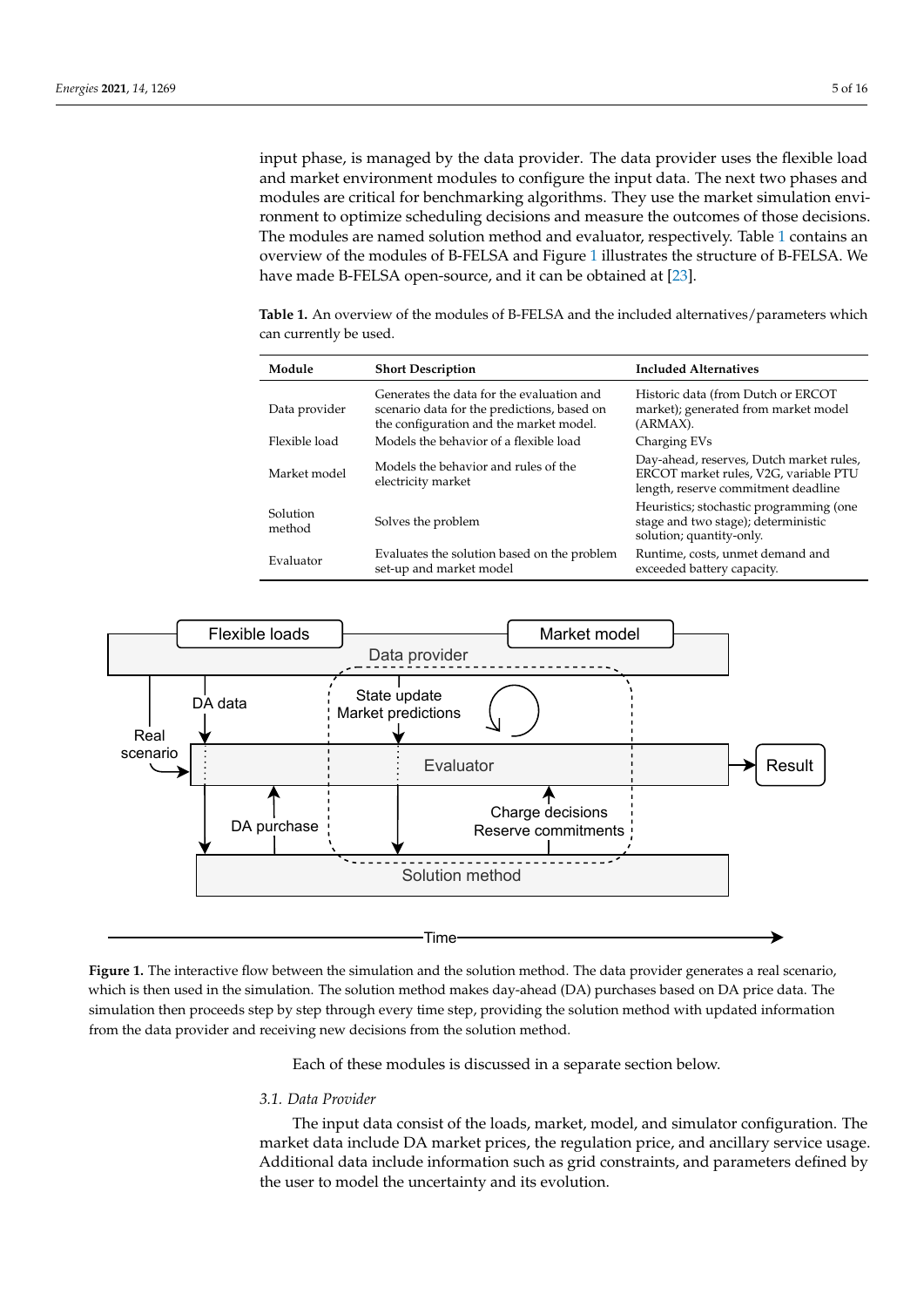Every load has a session start and end, a starting state of charge (SOC), a required minimum SOC, a capacity, and a maximum energy usage (charging speed). The market data provided to the solution models are the DA price per hour, and a set of scenarios consisting of an up and down regulating price, an imbalance price, and the percentages of up and down reserve usages for every PTU. An overview of the inputs and outputs of the solution methods is included in Table [2.](#page-6-0)

<span id="page-6-0"></span>**Table 2.** An overview of the inputs and outputs for the solution models. At the start, information is provided for every flexible load. Then day-ahead information is provided and day-ahead purchase decisions are made. Then in the online simulation, every time step, new scenario data are provided and new decisions are made. For explanations of unmet demand and exceeded battery capacity, see Section [3.5.](#page-8-1)

|                  |                                                 | Input                                                                                                     | <b>Output/Decisions</b>                                                                                                                                        |
|------------------|-------------------------------------------------|-----------------------------------------------------------------------------------------------------------|----------------------------------------------------------------------------------------------------------------------------------------------------------------|
| Simulation start | Per EV                                          | Arrival Time<br>Departure time<br>Arrival SOC<br>Required final SOC<br>Battery capacity<br>Charging speed | Costs<br>Amount of unmet demand<br>Amount of exceeded<br>battery capacity<br>Costs including penalties<br>All recorded decisions<br>(both final and predicted) |
| Day ahead        | Per future hour<br>Scenarios for<br>future PTUs | DA price<br>Imbalance price<br>Up/down regulation<br>prices and usage                                     | DA purchase                                                                                                                                                    |
| Online           | Per EV                                          | Current SOC                                                                                               | Charge amount<br>Up/down reserves bid<br>(both volume and price)                                                                                               |
|                  | Scenarios for<br>future PTUs                    | Imbalance price<br>Up/down regulation<br>prices and usage                                                 |                                                                                                                                                                |

#### *3.2. Flexible Load*

The flexible load module is designed for EV charging, but with the option of extending it with other energy-based elastic or time-shiftable devices. The algorithms included in B-FELSA consider a single type of flexible load that can be aggregated. The user can implement changes to B-FELSA to account for a mixed pool of flexible loads, as explained in [\[7\]](#page-14-6), or to consider micro-grid cost minimization or utility and maximization problems.

# *3.3. Market Model*

As DA market prices are relatively easy to predict, they are modeled deterministically in the benchmark, but the uncertainties associated with the final regulation condition (i.e., whether ancillary services are accepted) and real-time energy prices are modeled through scenarios.

The simulation environment consists of a series of discrete trading times from the DA to delivery time. With each time step the information is updated. All decisions made for energy delivery in previous steps are fixed, but all other decisions can be updated. All decisions must be aggregated to verify that the total energy demand is fulfilled within the load constraints.

The user can generate scenarios to simulate the decision environment using different methods. One of the models included to generate market price scenarios is the autoregressive moving average model with exogenous variables (ARMAX), which is widely used for scenario generation and DA market price forecasting [\[28–](#page-15-16)[32\]](#page-15-17). In particular, we adapted the method used by Olsson and Soder [\[29\]](#page-15-18) for real-time balancing market price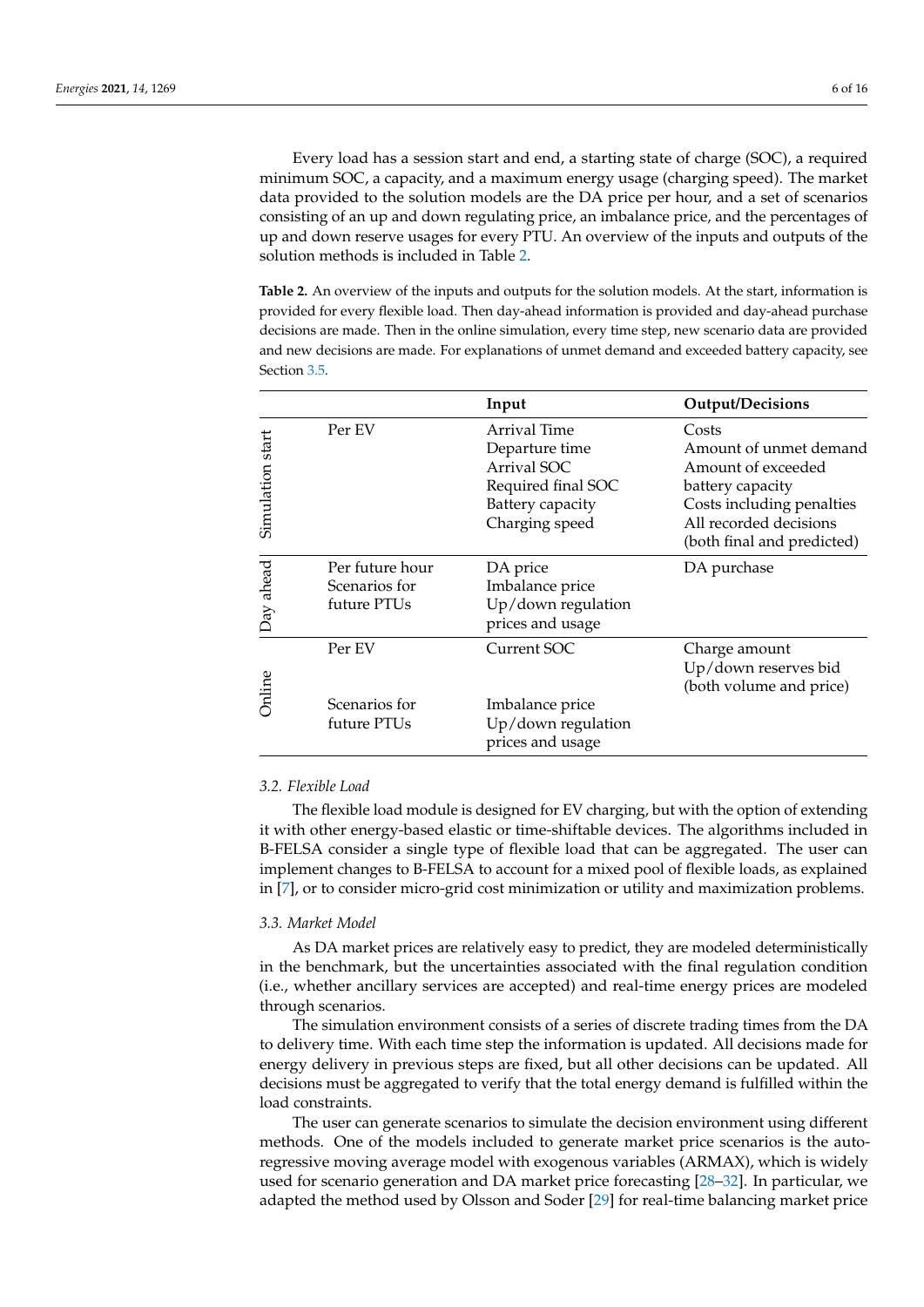generation. This method was identified as one of the best performing by Klaeboe [\[31\]](#page-15-19). Both [\[29,](#page-15-18)[31\]](#page-15-19) focus on the Nordic power market prices. Olsson's method was adapted by using a Box-Cox transformation [\[33\]](#page-15-20) instead of a log transformation to normalize the data, and by using exogenous variables to capture the seasonal (daily) component [\[34\]](#page-15-21).

Ancillary services are used when the supply and demand need to be balanced. Acceptance happens on a continuous basis, in contrast to the discrete program time units (PTUs) for offering the service. Furthermore, the required volume also determines acceptance. Therefore, we use an abstraction that represents these two conditions. For each PTU, we estimate the percentage of time that the total energy offered is completely accepted and deployed, as was similarly done in [\[35\]](#page-15-22). Scenarios for this abstraction are also generated. We do this using a discrete Markov model with transition probabilities depending on the time of the day and season of the year. The transition probabilities are based on historic data.

Figure [2](#page-7-0) shows how the ARMAX model is used to generate both an evaluation scenario (the real scenario) and price forecasts. During online evaluation, price forecasts are regenerated at every time step, creating a series starting at the current time in the evaluation. Multiple scenarios are generated using Monte Carlo simulation. Scenarios are also generated for the ancillary service usage using the Markov model introduced above. This models the market uncertainty and the increase in information as time draws closer to time of delivery.

<span id="page-7-0"></span>

**Figure 2.** The auto-regressive moving average model with exogenous variables (ARMAX) is used to generate a real scenario (for evaluation) from historic data. ARMAX is then used to generate a number of price forecasts from the scenario. These price forecasts are updated at every time step, starting from the current time (second vertical line in the figure).

## *3.4. Solution Methods*

An algorithm needs to decide the amount of energy purchased on the DA market per hour, the energy use by the flexible load, the amount of up and down reserves committed, and the up and down reserve price bids per PTU. The simulation then proceeds step by step through every time step, providing the solution method with updated information from the data provider and receiving new decisions from the solution method as illustrated in Figure [1.](#page-5-1) For a mathematical formulation of the complete problem, see [\[36\]](#page-15-23).

Solution methods include linear and mixed integer programming, non-linear programming, dynamic programming, particle swarm optimization, Markov process basedmethods, evolutionary algorithms, and other meta-heuristics [\[5](#page-14-4)[,6\]](#page-14-5). Additionally, game theory models can be used when considering solutions that rely on the stakeholders' interactions and their willingness to cooperate.

B-FELSA can evaluate all such algorithms except for multi-party cooperating and competition models. The following are already included in the toolbox:

- 1. The direct model (DI) represents buying energy immediately when plugged in.
- 2. The optimal price method (OP) minimizes the costs by charging at those times when the predicted energy market price is minimal. It does not provide reserves.
- 3. Heuristics can be used to provide reasonable charging decisions. The MaxReg heuristic method (MR) from [\[37\]](#page-15-24) is included. MR follows a preferred operating point (POP).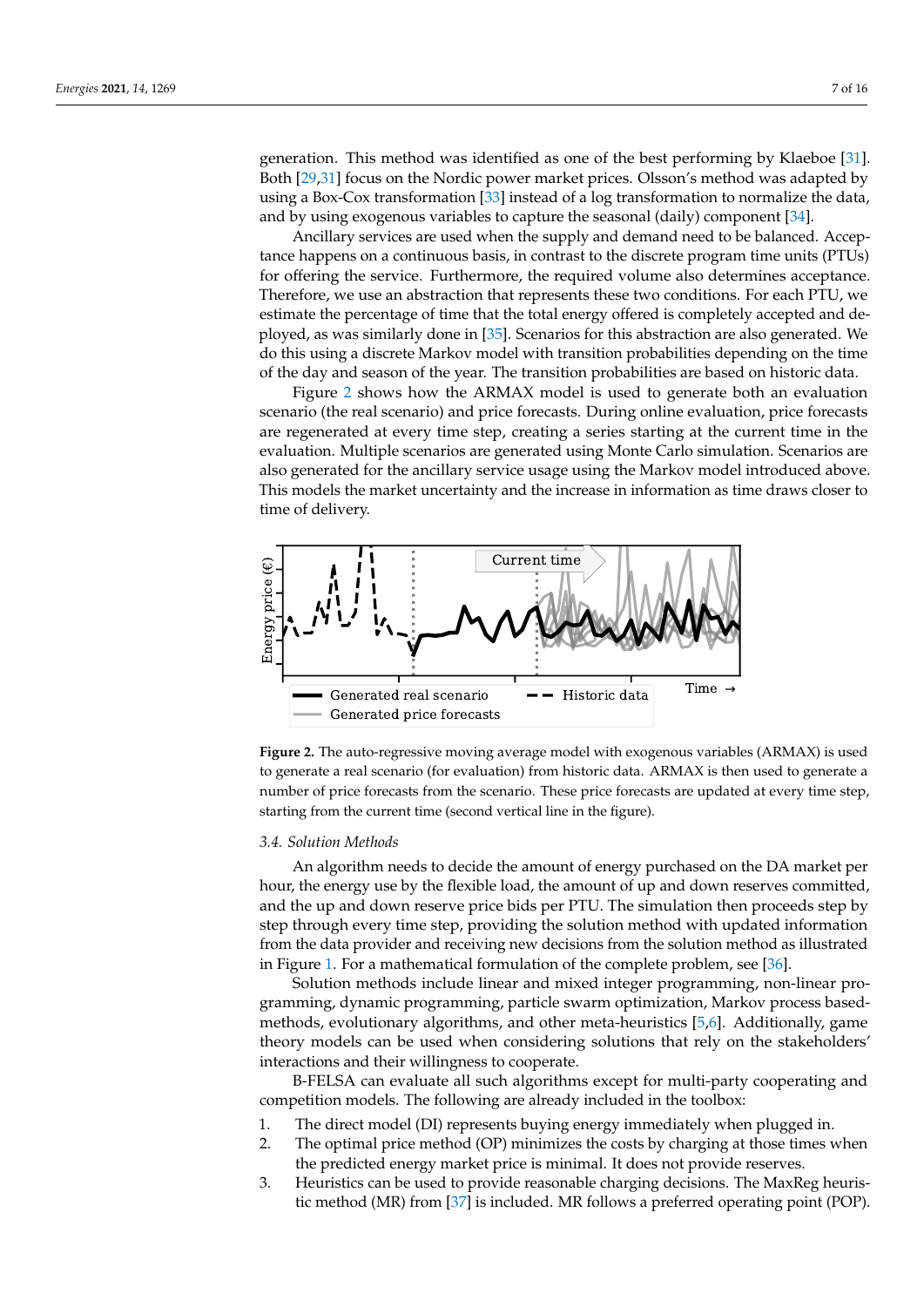With MR the POP is defined in such a way that it allows for maximum reserve participation. Reserve bids are quantity-only. For the analysis in this paper, the method has been updated to consider the reserve commitment deadline. It assumes that all its bids will be accepted and fully deployed and makes new robust bids based on this assumption.

- 4. With the deterministic model (DT), a user can plan energy and reserves market participation. The user determines a desired acceptance probability, which is used to find the optimal quantity and price bid for bidding in the reserves market. It also optimizes DA, and imbalance markets participation. The algorithm is the interpretation by Van der Linden et al. [\[36\]](#page-15-23) of the solution method introduced by Sarker et al. [\[38\]](#page-15-25).
- 5. The quantity-only method (QO) offers ancillary services but does not provide a price bid and assumes to be always accepted. It is implemented with DT by setting the desired acceptance probability to 100%.
- 6. The stochastic optimization model uses a number of price scenarios to determine optimal reserve price bids and energy trade in DA and imbalance markets. Two versions are included:
	- (a) A one stage stochastic optimization model (SO1) that is similar to the deterministic model presented above, but optimizes for multiple scenarios instead of only the average scenario.
	- (b) A two stage stochastic optimization model (SO2) that uses binary variables to determine whether a price bid will be accepted or not. It was originally developed by Van der Linden et al. [\[36\]](#page-15-23) and improved by making the MIP formulation more tight and compact, as presented in the work where this model is used for dealing with market participation constraints [\[24\]](#page-15-12).

B-FELSA also contains a perfect information (PI) solution model. Its solutions are obtained by providing SO2 with only the real scenario as input. The solution from PI can be used to measure how close methods perform compared to optimal decisions with perfect foresight.

All of the above methods' aim to solve the same problem and are evaluated in the same way. However, the way in which the problem is modeled may differ across these methods. For example, the deterministic model ignores any uncertainty by using only the expected future prices; the quantity-only method simplifies the decisions made by fixing the acceptance probability. Both single and two-stage stochastic optimization methods are included, and only in the two-stage model is the bid acceptance explicitly represented. B-FELSA facilitates comparing such methods that use different mathematical models under uncertain conditions in a fair and consistent way.

#### <span id="page-8-1"></span>*3.5. Evaluator*

The evaluator uses simulations to measure the realization of decisions made in every time step. Therefore, this module is critical to assess how online algorithms use new information to improve results.

The evaluator measures the runtime and operation costs of the algorithm. Due to the uncertain usage of reserves, the evaluator also should measure the unmet demand and the exceeded battery capacity. It is possible that the algorithm makes a reserve commitment but the EV is not able to fulfill this commitment, because its battery capacity is reached. In this case the simulation continues as if it were possible, and the battery overflow is measured and output at the end. The same happens when the consumer's demand is not met.

#### <span id="page-8-0"></span>**4. Case Studies**

The main purpose of B-FELSA is to be able to compare different online solution methods for DR programs quantitatively. In this section B-FELSA is used to study two case studies. The source code of all solution methods and the data for the case studies are available at [\[23\]](#page-15-11). The case studies are used to answer the following questions: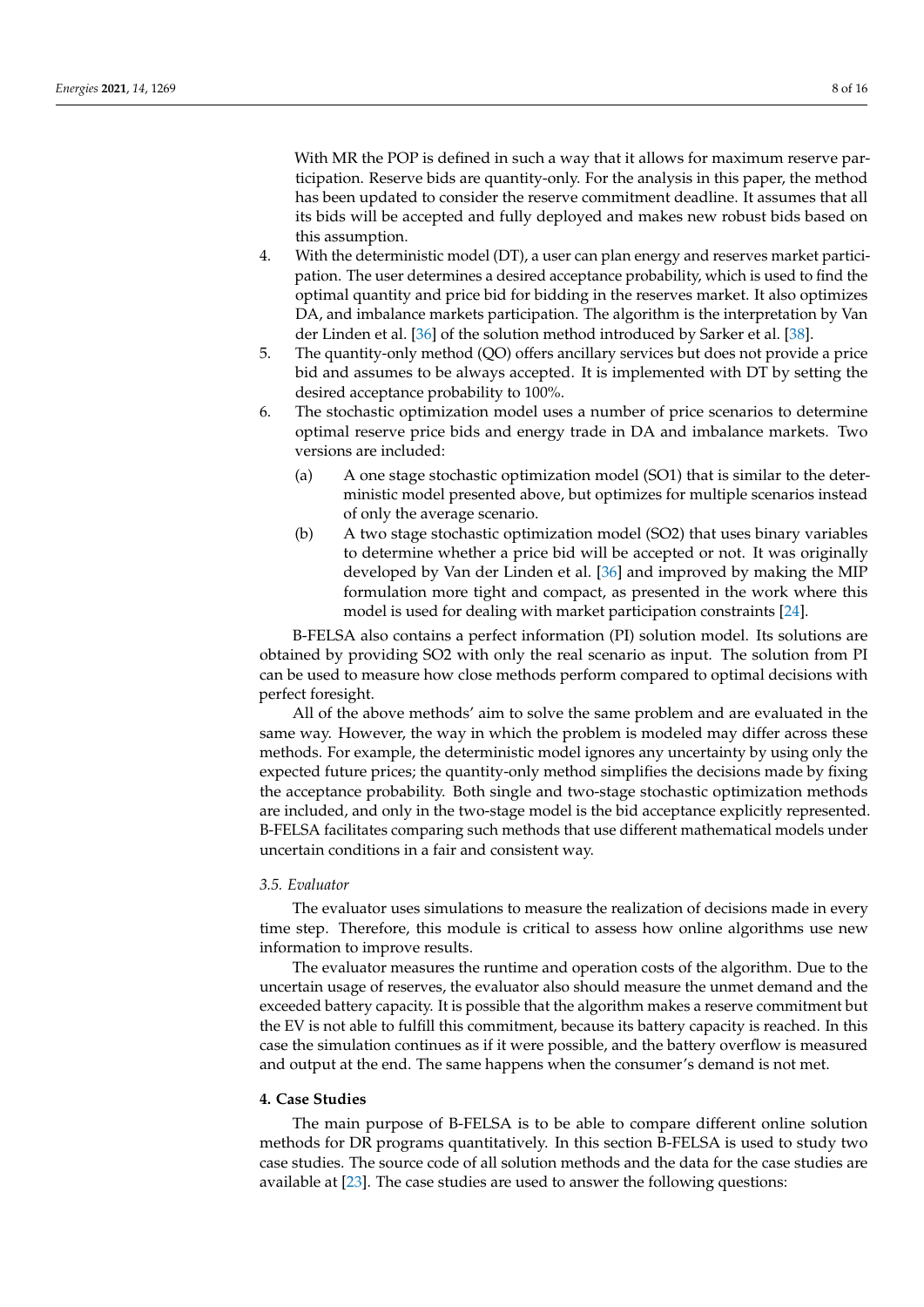- 1. How does an online algorithm perform in comparison to the optimal decision with perfect information?
- 2. What algorithm offers the best trade-off between scalability and solution quality (feasible running time for minimum cost and risk of unmet demand)?
- 3. What market participation strategy offers the minimum energy costs within the desired level of risk?
- 4. How does the algorithm deal with new (better) information?

The first case study was a realistic case study with a market configuration similar to the Dutch energy market. It tested the performances of the algorithms mentioned in terms of operational costs, runtime, and ability to deal with uncertainty.

The second case study was an artificial case study in which the (increase of the) prediction quality of the market realization could be controlled. It measured the effect of the (increase of) prediction quality (over time) on the algorithm's performance.

All the solution methods were coded in Java. Gurobi 8.1.0 [\[39\]](#page-16-0) was used as an MIP solver for QO, DT, SO1, and SO2, with the MIP gap being set to 1%. Runtime results are for an Intel i7 6600U CPU with 8 GB of RAM.

#### *4.1. Dutch Energy Market Case Study*

TenneT's market data [\[40\]](#page-16-1) were used to create 95 historic scenarios. The ARMAX and Markov model were used to generate 10 scenarios per historic scenario, giving 950 of these scenarios in total. Then, at every increment of 15 min in every run, a total of 25 scenarios was generated using the same ARMAX and Markov model to represent forecasts. This (renewed) data were given to the algorithms to make or update their decisions. The overnight charging of one EV was simulated for each scenario. The charging session took 12 h, so 48 time steps of 15 min. The EV had a battery capacity of 30 kWh, an initial SOC of 1 kWh, needed 26 kWh, had a maximum charging speed of 7 kW, and had a charging efficiency of 90%. Unmet demand was penalized with  $\epsilon$ 60/MWh and battery capacity overflow with  $\epsilon$ 200/MWh (in comparison, the average DA energy price was  $\epsilon$ 32/MWh). Discharging, or vehicle-to-grid, was not allowed.

The Dutch energy market has DA prices per hour, and regulation and imbalance prices per PTU of 15 min. In this case study only voluntary secondary reserve bids are considered and these regulation bids are asymmetric and can be made up of seven PTUs before delivery. Regulation is rewarded based on the amount of reserves deployed. Imbalance prices are based on the highest (lowest) price of the deployed reserve bids. The Dutch market has a minimum regulation bid size, but this is ignored in this experiment.

Based on initial exploratory experiments to establish which values work best, the desired acceptance probability for DT is set to 50%, and to 80% for SO1. SO2 optimizes based on 20 scenarios, sampled from the 25 generated scenarios.

Table [3](#page-10-0) summarizes the results of this case study. The values shown in the table are averages across all 950 scenarios. The unmet demand and exceeded battery capacity are reported as percentages of the requested load and battery capacity respectively. An average unmet demand of 1.6% for example (the average unmet demand for DT) means that the battery is charged to 26.6 kWh, 0.4 kWh below its requested amount of 27 kWh. With a charging speed of 7 kW, this means that the EV missed approximately 4 min of charging time. This unmet demand is reflected in the cost with the penalization of  $\epsilon$ 60/MWh, resulting in a penalty of 2.5 cents. A surprising result might be the "costs" with the perfect information (PI) method. In practice, it is impossible to know future market results, but this benchmark method shows that with perfect future information it is indeed possible to make a profit, so negative costs.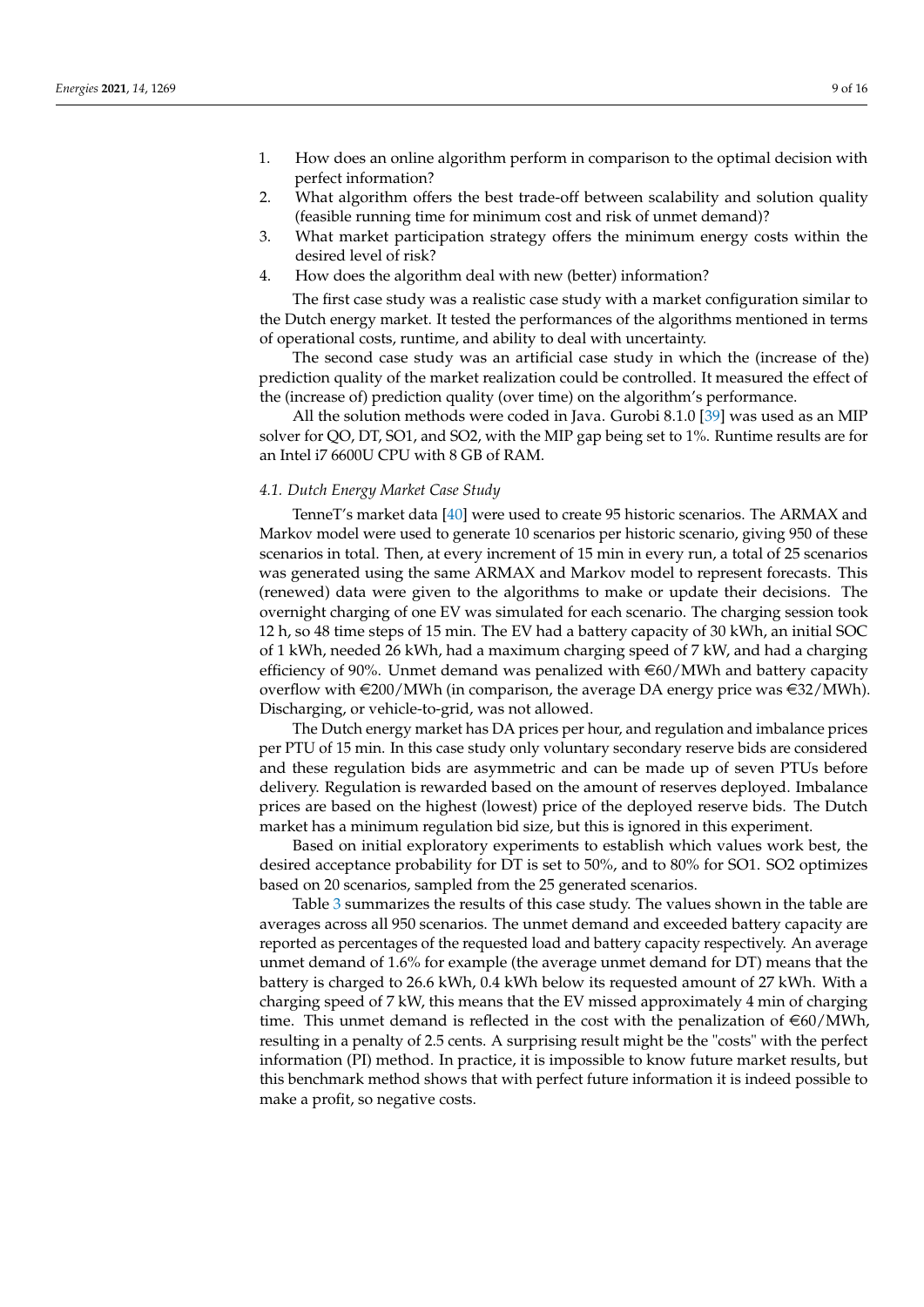|                 | $Costs +$<br>Penalty $(\epsilon)$ | Unmet<br>Demand $(\% )$ | Exceeded<br>Capacity (%) | Run<br>Time (s)                         |
|-----------------|-----------------------------------|-------------------------|--------------------------|-----------------------------------------|
| DI              | $0.47 \pm 0.51$                   | 0.0                     | 0.0                      | $1 \times 10^{-3} \pm 2 \times 10^{-3}$ |
| OP              | $0.39 \pm 0.44$                   | 0.0                     | 0.0                      | $1 \times 10^{-3} \pm 1 \times 10^{-3}$ |
| <b>MR</b>       | $0.27 \pm 0.46$                   | 0.0                     | 0.0                      | $1 \times 10^{-3} \pm 6 \times 10^{-3}$ |
| QO              | $0.28 \pm 0.50$                   | $0.08 \pm 0.68$         | $0.22 \pm 0.80$          | $0.59 \pm 0.10$                         |
| DT.             | $0.21 \pm 0.54$                   | $1.63 \pm 2.84$         | $0.33 \pm 1.51$          | $0.58 \pm 0.08$                         |
| SO <sub>1</sub> | $0.27 \pm 0.48$                   | $0.11 \pm 0.69$         | $0.02 \pm 0.21$          | $0.66 \pm 0.10$                         |
| SO <sub>2</sub> | $0.19 \pm 0.58$                   | $0.24 \pm 1.14$         | $0.17 \pm 1.03$          | $73.8 \pm 41.2$                         |
| РI              | $-0.25 \pm 0.78$                  | 0.0                     | 0.0                      |                                         |

<span id="page-10-0"></span>**Table 3.** Results for the Dutch case study. The values shown are the means  $\pm$  the standard deviations of the results. The results are averages for one charging session taken across 950 scenarios.

The results for operation costs show relatively small differences between the methods. A student's t-test, however, proves that these differences are significant with  $p < 5\%$ , except for MR, QO, and SO1. The differences in unmet demand are significant for all cases, except for again QO and SO1. Differences in exceeded battery capacity are also significant for all cases except for QO and SO2. It can be concluded therefore that SO2 on average has the best results in terms of costs plus penalty. The difference between SO1 and DT shows that solving for multiple scenarios does not decrease operation costs, but does decrease unmet demand and exceeded battery capacity (this is also the case when SO1 is run with the desired acceptance probability set to 50%). Interestingly, MR has cost results similar to QO and SO1 without having a penalty. What makes it more interesting is that MR does not use the scenario data at all. It also has a runtime orders of magnitude smaller.

A more detailed representation of these results across all the scenarios can be found in Figure [3.](#page-10-1) This so-called quantile plot shows for a given value on the vertical axis (such as costs or unmet demand (%)) the percentage (quantile) of scenarios with a lower or equal value (on the horizontal axis). The plot in the center shows that for all methods except DT in at least 90% of the scenarios there is no unmet demand and that this is never more than 12%. Similarly, the plot on the right shows that in 90% of the cases the battery limit is not exceeded, and that this is never more than 14%. Of course, with perfect information (PI) these constraints are never violated, and also the robust and slightly conservative MaxReg (MR) method ensures this. The violation of these constraints by some of the other solution approaches comes from the uncertainty in the realization of the reserves and the fact that they aim at minimizing (expected) cost without guaranteeing non-violation of these constraints.

<span id="page-10-1"></span>

**Figure 3.** Results for the Dutch case study. The results show the performance for the *x*-th quantile in terms of operation costs plus penalty, unmet demand, and exceeded battery capacity. Note that the horizontal axes of the second and third plot are logarithmic axes.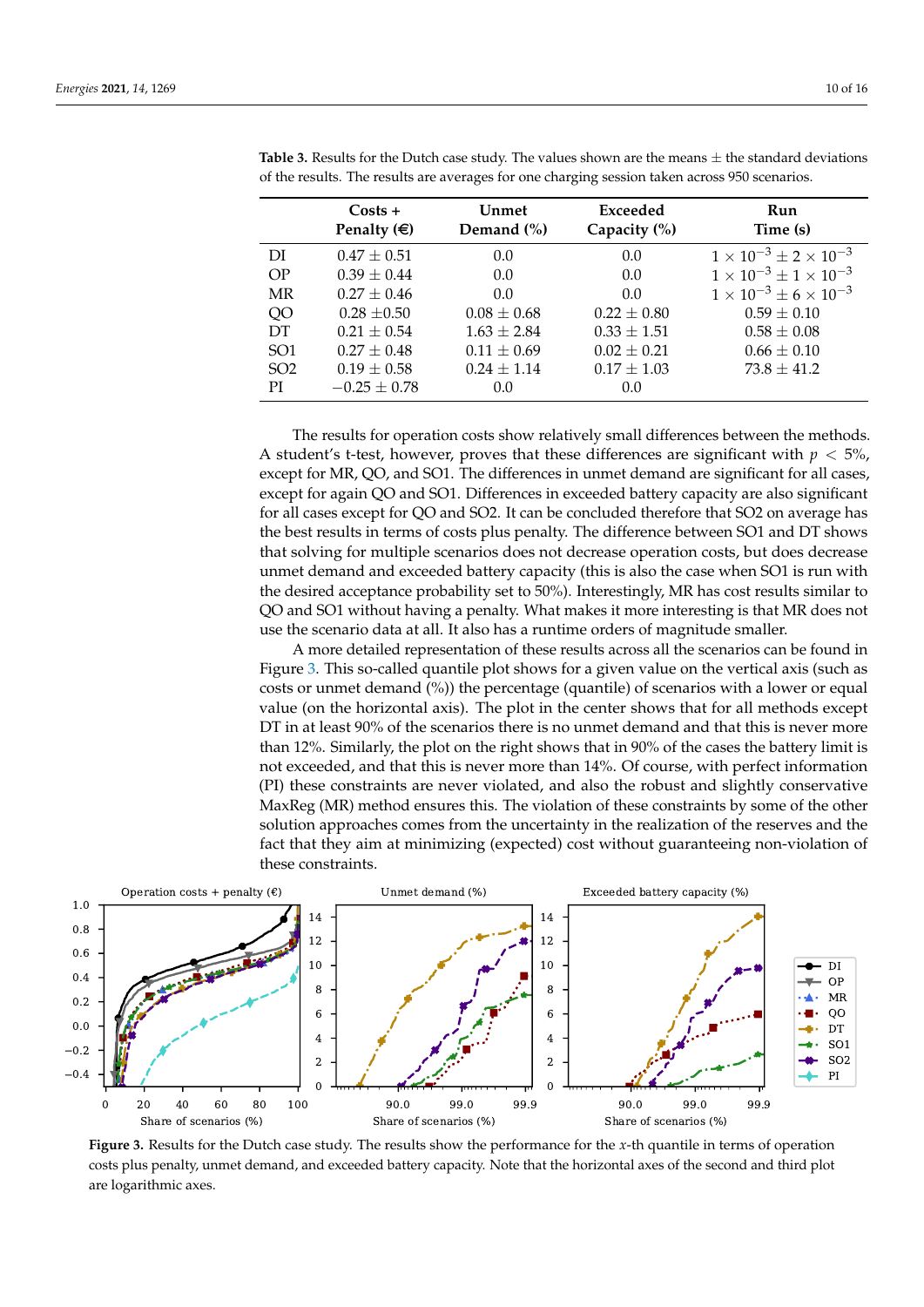Figure [4](#page-11-0) shows what strategy the solution methods employ in buying/selling energy. An interesting difference is the ratio between committed and delivered reserves. The more risk-averse methods SO1 and QO commit less reserves, whereas DT and SO2 commit the largest amounts of reserves (specifically down reserves). MR is the interesting oddone-out. It delivers a large amount of reserves without committing as much as DT or SO2. This difference can (partly) be explained by the fact that it commits quantity-only bids. The PI solution of course knows precisely when to provide reserves and has the best committed-to-delivered ratio. Interestingly, the PI solution buys most it energy in the imbalance market.

<span id="page-11-0"></span>

**Figure 4.** Shares of energy bought and sold in DA and imbalance markets, and shares of energy committed and delivered as reserves.

A general observation from the results is that there is a high variance in the results, and as a result, differences between methods are as small as 2% of the total standard deviation. The largest difference is between DI and SO2, with SO2 being 60% cheaper than DI. Having perfect information is on average yet another 85% of the total standard deviation better in comparison to SO2. However, the standard deviation for PI is even higher than the total standard deviation. This means the performance variability is inherent to the problem. This also shows the importance of dealing with uncertainty in this problem.

# *4.2. Controlled Increasing Prediction Quality Case Study*

The setup of the case study with controlled increasing prediction quality was similar to the previous case study except for the following point. Instead of generating 25 scenarios per time step, the simulator generated 25*q* scenarios. From these 25*q* scenarios, 25 scenarios with the smallest error were selected. This error measure is defined in such a way that differences between the real and generated scenario at the beginning of a scenario have a higher weight. By changing the parameter *q*, the quality of the forecast can be regulated, with  $q = 1$  denoting no information increase, and higher q means higher forecast quality.

Figure [5](#page-12-1) and Table [4](#page-12-2) show the effect of the increase in information over time. As time progressed, the methods were re-evaluated with more up to date data. The results in Figure [5](#page-12-1) show what the end results would have been if no changes in decisions were made from that point. MR, DI, and PI have been left out from this evaluation. MR was left out because the value of *q* does not influence its decisions as MR ignores the data.

A first glance shows directly that over time the operation costs for all methods decrease. The updated information allows the methods to improve their decisions and this gives better results. Figure [5](#page-12-1) shows that the four methods that provide reserves improve more over time than OP. This is because OP only optimizes based on the expected energy price. The other methods provide reserves and learn over time whether reserve bids are accepted and deployed or not, and can update their decisions based on that afterwards.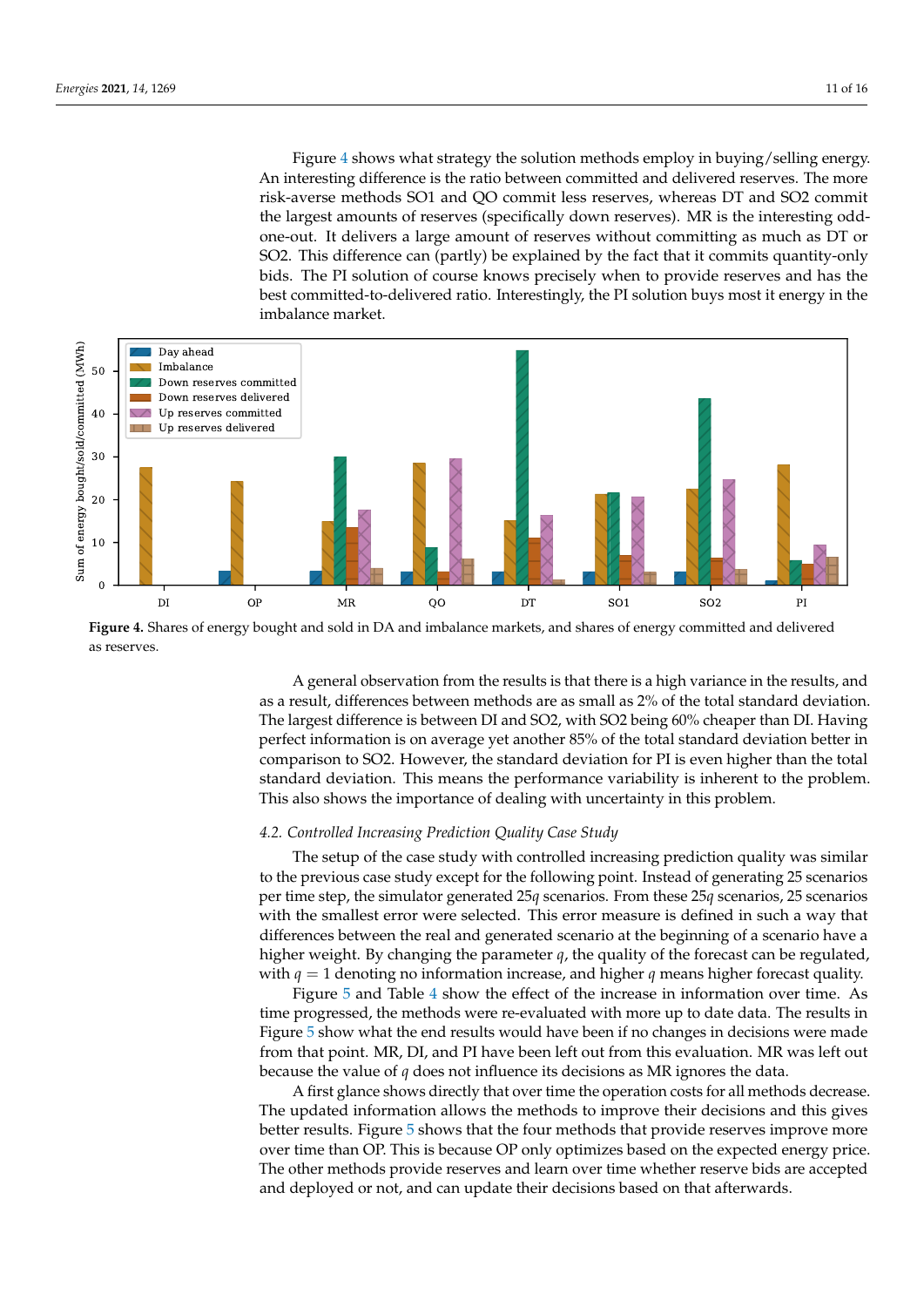In the previous case study, the heuristic MR method had a similar performance to more complex methods, such as SO1, even though it does not use any of the provided data. However, with improved data quality, QO, DT, SO1, and SO2 all perform better on average in terms of penalized costs. This shows the importance of analyzing methods with different information quality.

The amounts of exceeded battery capacity and unmet demand also decrease over time. The increased information quality makes only a small difference for the amount of unmet demand at the end of the charging session. For DT, SO1, and SO2, this difference is not statistically significant. Just as with  $q = 1$ , QO, SO1, and SO2 all scored well below 1% for unmet demand on average. For these methods more than 90% of the time there is no unmet demand or exceeded battery capacity at all. The difference in exceeded battery capacity is bigger and statistically significant for all methods expect for SO1, but SO1 already has almost no exceeded capacity when  $q = 1$ .

<span id="page-12-2"></span>**Table 4.** Results for the controlled increasing forecast quality case. The values shown are the averages across all 950 scenarios for  $q = 2 \pm$  the standard deviation, with the average difference between  $q = 2$  and  $q = 1$  in parentheses (see values in Table [3\)](#page-10-0).

|                 | $Costs +$               | Unmet                   | <b>Exceeded</b>         |
|-----------------|-------------------------|-------------------------|-------------------------|
|                 | Penalty $(\epsilon)$    | Demand $(\% )$          | Capacity (%)            |
| OP              | $0.33 \pm 0.49 (-0.06)$ | 0.0                     | 0.0                     |
| QO              | $0.19 \pm 0.56$ (-0.09) | $0.22 \pm 1.17$ (+0.14) | $0.06 \pm 0.35$ (-0.15) |
| <b>DT</b>       | $0.16 \pm 0.60$ (-0.06) | $1.73 \pm 2.78$ (+0.10) | $0.21 \pm 1.18 (-0.12)$ |
| SO <sub>1</sub> | $0.19 \pm 0.56$ (-0.08) | $0.11 \pm 0.63$ (-0.00) | $0.02 \pm 0.18 (-0.01)$ |
| SO <sub>2</sub> | $0.12 \pm 0.63$ (-0.07) | $0.26 \pm 1.14$ (+0.02) | $0.09 \pm 0.67 (-0.08)$ |

<span id="page-12-1"></span>

**Figure 5.** Results for the controlled increasing forecast quality case. Forecast quality was regulated by selecting the best 25 scenarios out of 25*q* generated scenarios. Over time, the forecast quality increased. The figure shows the total end results per time step as if the decisions after this time step were not changed. In the case study, new decisions were made every 15 minutes. In the graph, the results are averages for each hour to increase readability.

# <span id="page-12-0"></span>**5. Conclusions**

The electrification of transportation and the increase of renewable generation can mutually strengthen each other's contributions to the transition to a sustainable energy system. This new energy system requires a so-called smart grid where algorithms that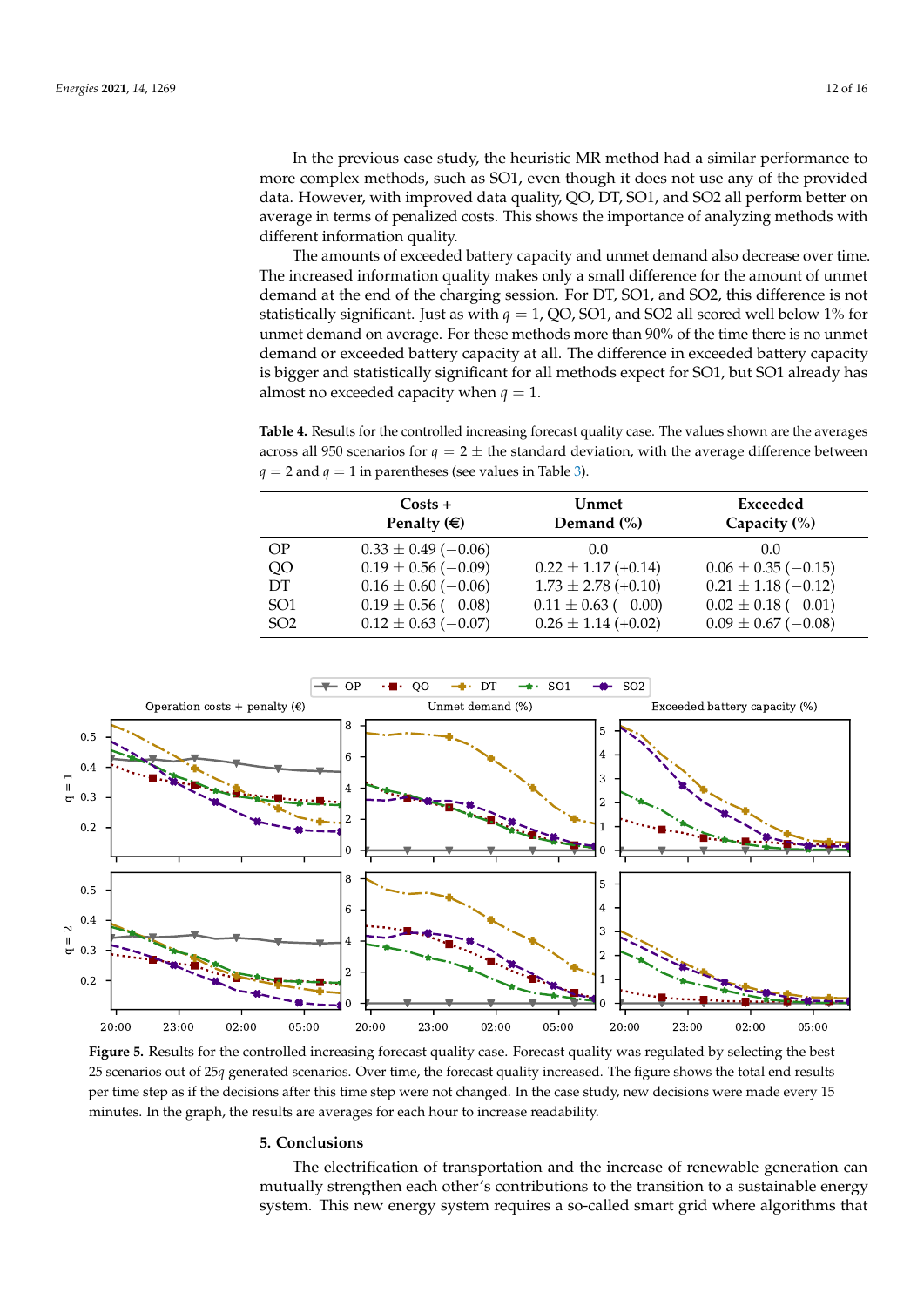efficiently match demand to generation play an important role. Large numbers of DR programs and algorithms have been developed for dealing with increasing uncertainty in energy supply, such as by flexibly scheduling the charging of electric vehicles. This paper presents a benchmarking tool for quantitative analysis of such methods, called B-FELSA. B-FELSA is designed to consistently compare flexible load scheduling algorithms under a variety of different market designs and varying information regarding future price and reserve acceptance scenarios.

The two presented case studies illustrate the value of B-FELSA. The results show that a simple analysis of algorithms based on expected values is not good enough, because of the highly volatile nature of imbalance prices and ancillary service usage. In particular, the strategy that uses expected values (DT) had the highest percentages of unmet demand and exceeded battery capacity.

Second, the case studies show that it is hard (very costly) to find schedules with reserves that are robust and meet the minimum energy and capacity requirements in all scenarios. This is of particular importance for stakeholders that want to minimize or quantify risk, or for a TSO that considers using flexible loads for maintaining system stability.

Third, B-FELSA gives insight into how the solution methods improve their decisions over time. The uncertainty of the market behavior makes it difficult to trade based on schedules made the day ahead. The online analysis shows that updating your decisions during the day is necessary to decrease costs and to minimize risk, and that the quality of data should be considered when choosing a scheduling algorithm. It also shows the benefit of using stochastic programming or robust approaches, especially with regard to balancing risk and costs.

This paper focuses on the optimization from the perspective of flexible load consumers, and in particular, owners of electric vehicles or aggregators acting on their behalf. With future work the presented framework should also be able to answer research questions from other stakeholders. A consumer is interested in minimizing costs and risk. Distribution system operators want to prevent congestion and maintain voltage level standards, and are therefore interested in consumer behavior and in providing the right incentives to consumers to maintain stability. Similarly, TSOs are interested in prescribing the balancing capacity available considering the incentives offered by the wholesale market and their imbalance settlements. Furthermore, policymakers want markets that efficiently allocate resources and provide solutions that improve social welfare.

B-FELSA can already answer some of the questions that these stakeholders may have. Still, there are a few important additions that would enlarge the scope of the proposed framework: an implementation of the intraday market, other types of flexible load (in particular, shiftable loads), controllable (distributed) generation (for instance, by micro-CHPs), and different types of local grid constraints are examples. The framework is designed to make such additions straightforward when solution methods for these other devices are given. The case studies also show that the (quality of the) data influences the performance of the algorithms. By adding other data generation method, it will be clearer what part of performance can be explained by the data, and what part can be explained by the solution method. Other future work is to use the insight that B-FELSA provides to make a better online scheduling algorithm.

Regulators must design the right incentive mechanism that enables social welfare of energy system operations. Operators need to make the best daily operations, maintenance, and planning decisions that guarantee a reliable and sustainable service. Users want the best and most affordable service. Moreover, users that can sell to the grid or can offer flexibility for smooth operation may need an incentive and efficient planning algorithm to make their flexibility available. Therefore, there is a high demand for methods to support the diverse set of new decisions faced by the energy sector stakeholders. B-FELSA provides the framework to assess these methods, and hereby has the potential to contribute to a further electrification of transportation and a more sustainable future energy system.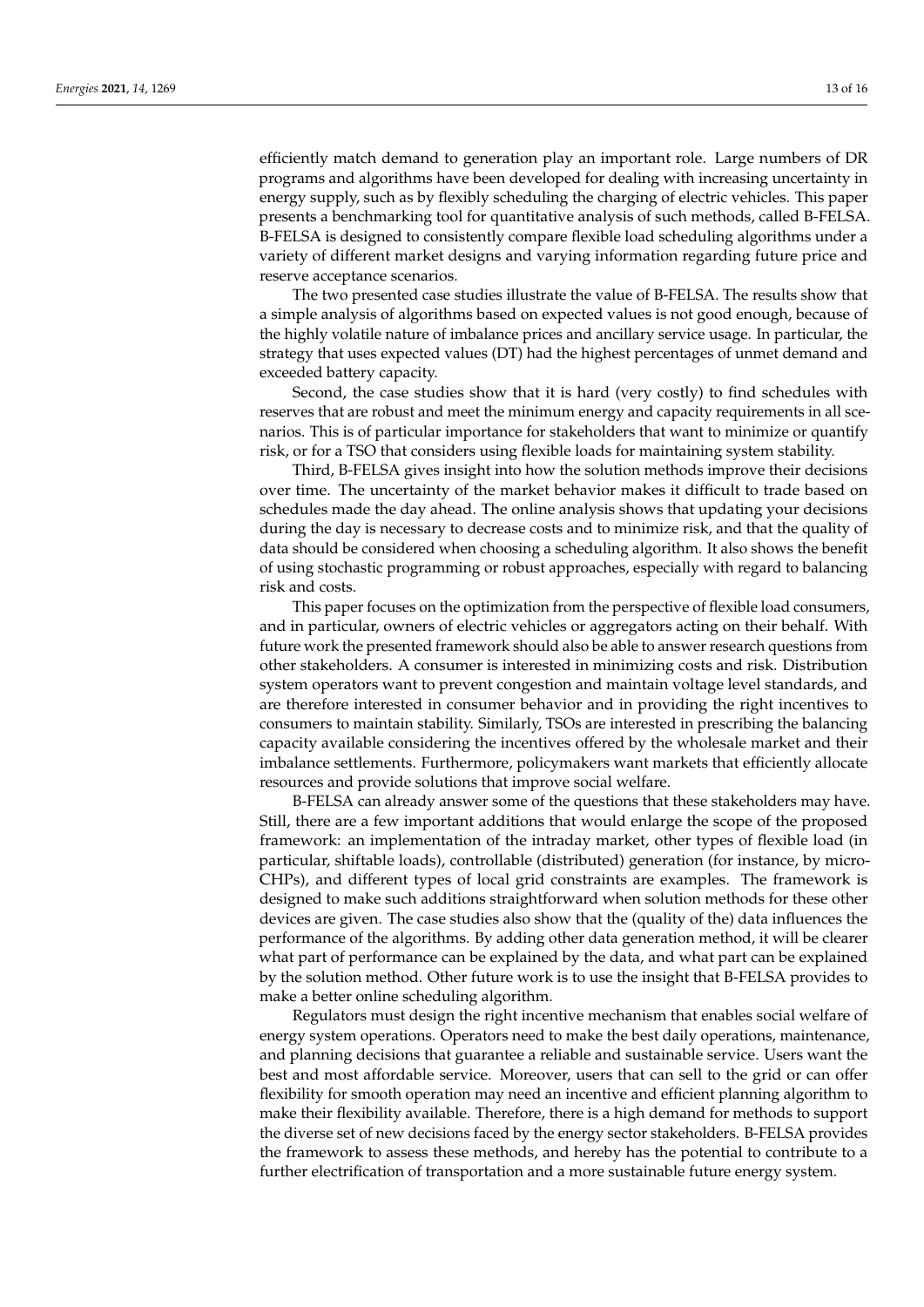**Author Contributions:** K.v.d.L. designed and implemented the benchmarking framework, performed the experiments, and handled the project as first author. N.R. is the main author of the first draft, except for the discussion of the results. M.M.d.W. supervised the project, acquired the funding for the project, and reviewed and edited the final manuscript. All authors discussed the ideas for the benchmarking method under uncertainty and the results, and approved the publication. All authors have read and agreed to the published version of the manuscript.

**Funding:** This research was funded by the Netherlands Organization for Scientific Research (NWO), as part of the Uncertainty Reduction in Smart Energy Systems program (URSES).

**Conflicts of Interest:** The authors declare no conflict of interest. The funders had no role in the design of the study; in the collection, analyses, or interpretation of data; in the writing of the manuscript, or in the decision to publish the results.

# **Abbreviations**

The following abbreviations are used in this manuscript:

- ARMAX Auto-regressive moving average model with exogenous variables
- B-FELSA Framework for benchmarking flexible electric load scheduling algorithms
- DA Dav-ahead
- DI Direct charging model
- DR Demand response
- DSO Distributed System Operator
- DT Deterministic model
- EV Electric Vehicle
- MR MaxReg heuristic method
- OP Optimal price model
- PI Perfect information
- PTU Program time unit
- QO Quantity only model
- SOC State-of-charge
- SO1 One-stage stochastic programming model
- SO2 Two-stage stochastic programming model
- TSO Transmission system operator

# **References**

- <span id="page-14-0"></span>1. International Renewable Energy Agency. Energy Transition. 2018. Available online: <https://www.irena.org/energytransition> (accessed on 13 November 2018).
- <span id="page-14-1"></span>2. Villar, J.; Bessa, R.; Matos, M. Flexibility products and markets: Literature review. *Electr. Power Syst. Res.* **2018**, *154*, 329–340. [\[CrossRef\]](http://doi.org/10.1016/j.epsr.2017.09.005)
- <span id="page-14-2"></span>3. Barbato, A.; Capone, A. Optimization models and methods for demand-side management of residential users: A survey. *Energies* **2014**, *7*, 5787–5824. [\[CrossRef\]](http://dx.doi.org/10.3390/en7095787)
- <span id="page-14-3"></span>4. Deng, R.; Yang, Z.; Chow, M.Y.; Chen, J. A survey on demand response in smart grids: Mathematical models and approaches. *IEEE Trans. Ind. Inform.* **2015**, *11*, 570–582. [\[CrossRef\]](http://dx.doi.org/10.1109/TII.2015.2414719)
- <span id="page-14-4"></span>5. Mukherjee, J.C.; Gupta, A. A review of charge scheduling of electric vehicles in smart grid. *IEEE Syst. J.* **2015**, *9*, 1541–1553. [\[CrossRef\]](http://dx.doi.org/10.1109/JSYST.2014.2356559)
- <span id="page-14-5"></span>6. Vardakas, J.S.; Zorba, N.; Verikoukis, C.V. A survey on demand response programs in smart grids: Pricing methods and optimization algorithms. *IEEE Commun. Surv. Tutorials* **2015**, *17*, 152–178. [\[CrossRef\]](http://dx.doi.org/10.1109/COMST.2014.2341586)
- <span id="page-14-6"></span>7. Xu, Z.; Callaway, D.S.; Hu, Z.; Song, Y. Hierarchical coordination of heterogeneous flexible loads. *IEEE Trans. Power Syst.* **2016**, *31*, 4206–4216. [\[CrossRef\]](http://dx.doi.org/10.1109/TPWRS.2016.2516992)
- <span id="page-14-7"></span>8. Kazempour, J.; Hobbs, B.F. Value of Flexible Resources, Virtual Bidding, and Self-Scheduling in Two-Settlement Electricity Markets with Wind Generation—Part I: Principles and Competitive Model. *IEEE Trans. Power Syst.* **2018**, *33*, 749–759. [\[CrossRef\]](http://dx.doi.org/10.1109/TPWRS.2017.2699687)
- <span id="page-14-8"></span>9. Dunke, F.; Nickel, S. Evaluating the quality of online optimization algorithms by discrete event simulation. *Cent. Eur. J. Oper. Res.* **2017**, *25*, 831–858. [\[CrossRef\]](http://dx.doi.org/10.1007/s10100-016-0455-6)
- <span id="page-14-9"></span>10. Connolly, D.; Lund, H.; Mathiesen, B.V.; Leahy, M. A review of computer tools for analysing the integration of renewable energy into various energy systems. *Appl. Energy* **2010**, *87*, 1059–1082. [\[CrossRef\]](http://dx.doi.org/10.1016/j.apenergy.2009.09.026)
- <span id="page-14-10"></span>11. Soares, J.; Pinto, T.; Lezama, F.; Morais, H. Survey on complex optimization and simulation for the new power systems paradigm. *Complexity* **2018**, *2018*. [\[CrossRef\]](http://dx.doi.org/10.1155/2018/2340628)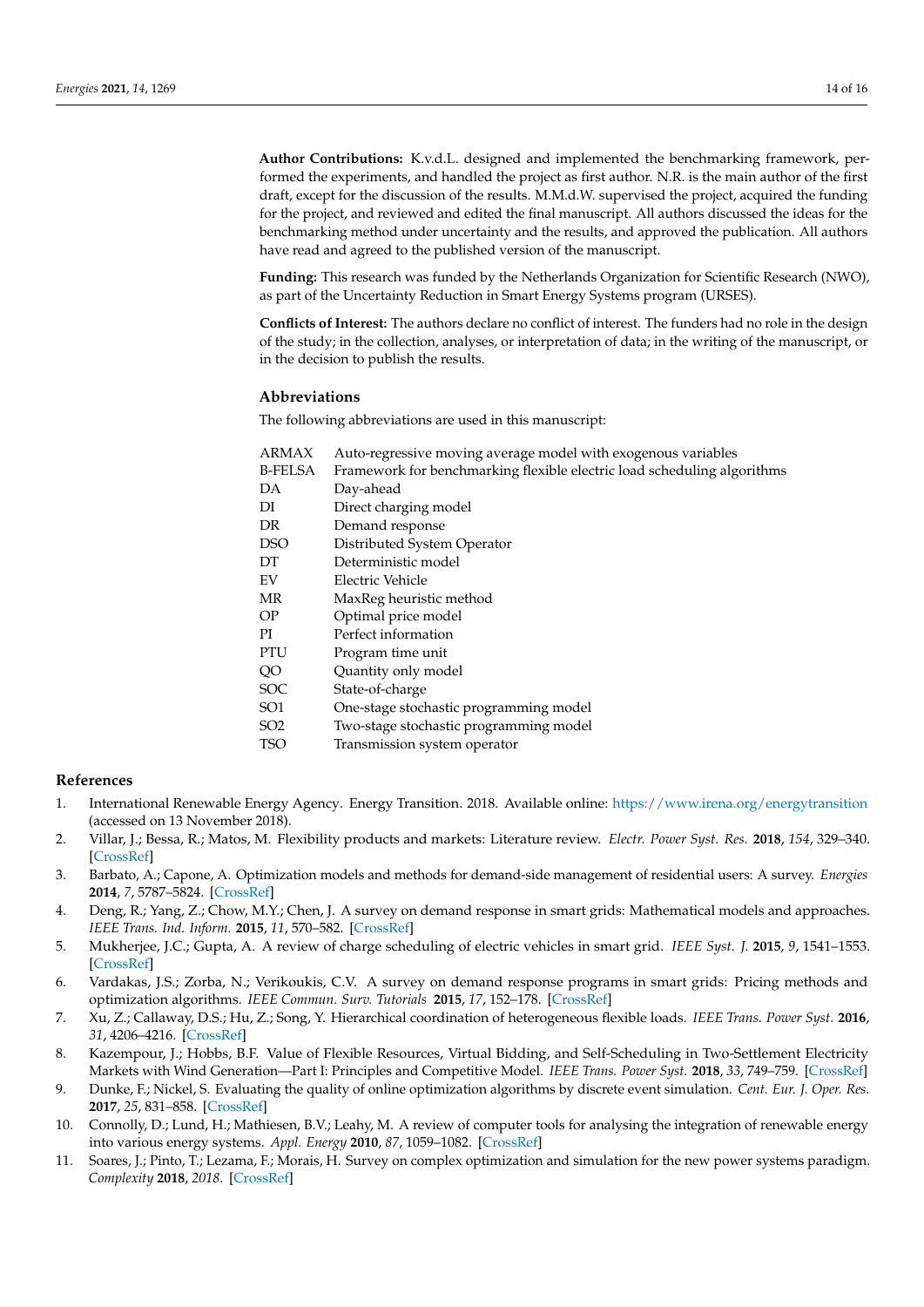- <span id="page-15-0"></span>12. Harp, S.A.; Brignone, S.; Wollenberg, B.F.; Samad, T. SEPIA. A simulator for electric power industry agents. *IEEE Control Syst. Mag.* **2000**, *20*, 53–69. [\[CrossRef\]](http://dx.doi.org/10.1109/37.856179)
- <span id="page-15-1"></span>13. Zimmerman, R.D.; Thomas, R.J. PowerWeb: A tool for evaluating economic and reliability impacts of electric power market designs. In Proceedings of the IEEE PES Power Systems Conference and Exposition, New York, NY, USA, 10–13 October 2004; pp. 1562–1567. [\[CrossRef\]](http://dx.doi.org/10.1109/PSCE.2004.1397612)
- <span id="page-15-2"></span>14. Migliavacca, G. SREMS: A short-medium run electricity market simulator based on game theory and incorporating network constraints. In Proceedings of the IEEE Lausanne Power Tech, Lausanne, Switzerland, 1–5 July 2007; pp. 813–818. [\[CrossRef\]](http://dx.doi.org/10.1109/PCT.2007.4538420)
- <span id="page-15-3"></span>15. North, M.; Thimmapuram, P.; Cirillo, R.; Macal, C.; Conzelmann, G.; Boyd, G.; Koritarov, V.; Veselka, T. EMCAS: An agent-based tool for modeling electricity markets. In Proceedings of the Agent Conference on Challenges in Social Simulation, Chicago, IL, USA, 2–4 October 2003; pp. 253–259.
- <span id="page-15-4"></span>16. Li, H.; Tesfatsion, L. The AMES wholesale power market test bed: A computational laboratory for research, teaching, and training. In Proceedings of the IEEE Power & Energy Society General Meeting, Calgary, AB, Canada, 26–30 July 2009; pp. 1–8. [\[CrossRef\]](http://dx.doi.org/10.1109/PES.2009.5275969)
- <span id="page-15-5"></span>17. Connolly, D.; Lund, H.; Mathiesen, B.V.; Østergaard, P.A.; Möller, B.; Nielsen, S.; Ridjan, I.; Hvelplund, F.; Sperling, K.; Karnøe, P.; et al. Smart Energy Systems: Holistic and Integrated Energy Systems for the Era of 100% Renewable Energy, 2013. Available online: <https://vbn.aau.dk/en/publications/smart-energy-systems-holistic-and-integrated-energy-systems-for-t> (accessed on 24 February 2021).
- <span id="page-15-6"></span>18. Vale, Z.; Pinto, T.; Praca, I.; Morais, H. MASCEM: electricity markets simulation with strategic agents. *IEEE Intell. Syst.* **2011**, *26*, 9–17. [\[CrossRef\]](http://dx.doi.org/10.1109/MIS.2011.3)
- <span id="page-15-7"></span>19. Pinto, T.; Sousa, T.M.; Vale, Z.; Praça, I.; Morais, H. Metalearning in ALBidS: a strategic bidding system for electricity markets. In *Highlights on Practical Applications of Agents and Multi-Agent Systems*; Springer: Berlin, Germany, 2012; pp. 247–256.
- <span id="page-15-8"></span>20. Ringkjøb, H.K.; Haugan, P.M.; Solbrekke, I.M. A review of modelling tools for energy and electricity systems with large shares of variable renewables. *Renew. Sustain. Energy Rev.* **2018**, *96*, 440–459. [\[CrossRef\]](http://dx.doi.org/10.1016/j.rser.2018.08.002)
- <span id="page-15-9"></span>21. Berkeley Lab. Distributed Energy Resources Customer Adoption Model Plus (DER-CAM+) 2016-075. 2016. Available online: [https://ipo.lbl.gov/lbnl2016-075/.](https://ipo.lbl.gov/lbnl2016-075/) (accessed on 3 June 2019).
- <span id="page-15-10"></span>22. Zhou, Z.; Chan, W.K.V.; Chow, J.H. Agent-based simulation of electricity markets: A survey of tools. *Artif. Intell. Rev.* **2007**, *28*, 305–342. [\[CrossRef\]](http://dx.doi.org/10.1007/s10462-009-9105-x)
- <span id="page-15-11"></span>23. van der Linden, K.; Morales-España, G.; Romero, N.; de Weerdt, M. Benchmark for Flexible Electric Load Scheduling Algorithms. *arXiv* **2020**, arXiv:2002.01246. doi[:10.5281/zenodo.3989095.](https://doi.org/10.5281/zenodo.3989095)
- <span id="page-15-12"></span>24. Romero, N.; van der Linden, K.; Morales-Espana, G.; de Weerdt, M.M. Stochastic bidding of volume and price in constrained energy and reserve markets. *Electr. Power Syst. Res.* **2021**, *191*, 106868. [\[CrossRef\]](http://dx.doi.org/10.1016/j.epsr.2020.106868)
- <span id="page-15-13"></span>25. Bialek, J.; Ciapessoni, E.; Cirio, D.; Cotilla-Sanchez, E.; Dent, C.; Dobson, I.; Henneaux, P.; Hines, P.; Jardim, J.; Miller, S.; et al. Benchmarking and validation of cascading failure analysis tools. *IEEE Trans. Power Syst.* **2016**, *31*, 4887–4900. [\[CrossRef\]](http://dx.doi.org/10.1109/TPWRS.2016.2518660)
- <span id="page-15-14"></span>26. Brijs, T.; De Jonghe, C.; Hobbs, B.F.; Belmans, R. Interactions between the design of short-term electricity markets in the CWE region and power system flexibility. *Appl. Energy* **2017**, *195*, 36–51. [\[CrossRef\]](http://dx.doi.org/10.1016/j.apenergy.2017.03.026)
- <span id="page-15-15"></span>27. De Weerdt, M.; Albert, M.; Conitzer, V.; van der Linden, K. Complexity of scheduling charging in the smart grid. In Proceedings of the 27th International Joint Conference on Artificial Intelligence, Stockholm, Sweden, 13–19 July 2018; pp. 4736–4742.
- <span id="page-15-16"></span>28. Conejo, A.J.; Carrión, M.; Morales, J.M. *Decision Making under Uncertainty in Electricity Markets*; Springer: New York, NY, USA, 2010; Volume 1. [\[CrossRef\]](http://dx.doi.org/10.1007/978-1-4419-7421-1)
- <span id="page-15-18"></span>29. Olsson, M.; Soder, L. Modeling real-time balancing power market prices using combined SARIMA and Markov processes. *IEEE Trans. Power Syst.* **2008**, *23*, 443–450. [\[CrossRef\]](http://dx.doi.org/10.1109/TPWRS.2008.920046)
- 30. Ansari, M.; Al-Awami, A.T.; Sortomme, E.; Abido, M. Coordinated bidding of ancillary services for vehicle-to-grid using fuzzy optimization. *IEEE Trans. Smart Grid* **2015**, *6*, 261–270. [\[CrossRef\]](http://dx.doi.org/10.1109/TSG.2014.2341625)
- <span id="page-15-19"></span>31. Klæboe, G.; Eriksrud, A.L.; Fleten, S.E. Benchmarking time series based forecasting models for electricity balancing market prices. *Energy Syst.* **2015**, *6*, 43–61. [\[CrossRef\]](http://dx.doi.org/10.1007/s12667-013-0103-3)
- <span id="page-15-17"></span>32. Alipour, M.; Mohammadi-Ivatloo, B.; Moradi-Dalvand, M.; Zare, K. Stochastic scheduling of aggregators of plug-in electric vehicles for participation in energy and ancillary service markets. *Energy* **2017**, *118*, 1168–1179. [\[CrossRef\]](http://dx.doi.org/10.1016/j.energy.2016.10.141)
- <span id="page-15-20"></span>33. Box, G.E.; Cox, D.R. An analysis of transformations. *J. R. Stat. Soc. B* **1964**, *26*, 211–243. [\[CrossRef\]](http://dx.doi.org/10.1111/j.2517-6161.1964.tb00553.x)
- <span id="page-15-21"></span>34. Deen, G. Increasing the Market Value of Wind Power Using Improved Stochastic Process Modeling and Optimization. Master's Thesis, Delft University of Technology, Delft, The Netherlands, 2019.
- <span id="page-15-22"></span>35. Vagropoulos, S.I.; Bakirtzis, A.G. Optimal bidding strategy for electric vehicle aggregators in electricity markets. *IEEE Trans. Power Syst.* **2013**, *28*, 4031–4041. [\[CrossRef\]](http://dx.doi.org/10.1109/TPWRS.2013.2274673)
- <span id="page-15-23"></span>36. van der Linden, K.; de Weerdt, M.; Morales-España, G. Optimal non-zero price bids for EVs in energy and reserves markets using stochastic optimization. In Proceedings of the 15th International Conference on the European Energy Market, Lodz, Poland, 27–29 June 2018; pp. 574–578. [\[CrossRef\]](http://dx.doi.org/10.1109/EEM.2018.8470023)
- <span id="page-15-24"></span>37. Sortomme, E.; El-Sharkawi, M.A. Optimal charging strategies for unidirectional vehicle-to-grid. *IEEE Trans. Smart Grid* **2010**, *2*, 131–138. [\[CrossRef\]](http://dx.doi.org/10.1109/TSG.2010.2090910)
- <span id="page-15-25"></span>38. Sarker, M.R.; Dvorkin, Y.; Ortega-Vazquez, M.A. Optimal Participation of an Electric Vehicle Aggregator in Day-Ahead Energy and Reserve Markets. *IEEE Trans. Power Syst.* **2016**, *31*, 3506–3515. [\[CrossRef\]](http://dx.doi.org/10.1109/TPWRS.2015.2496551)